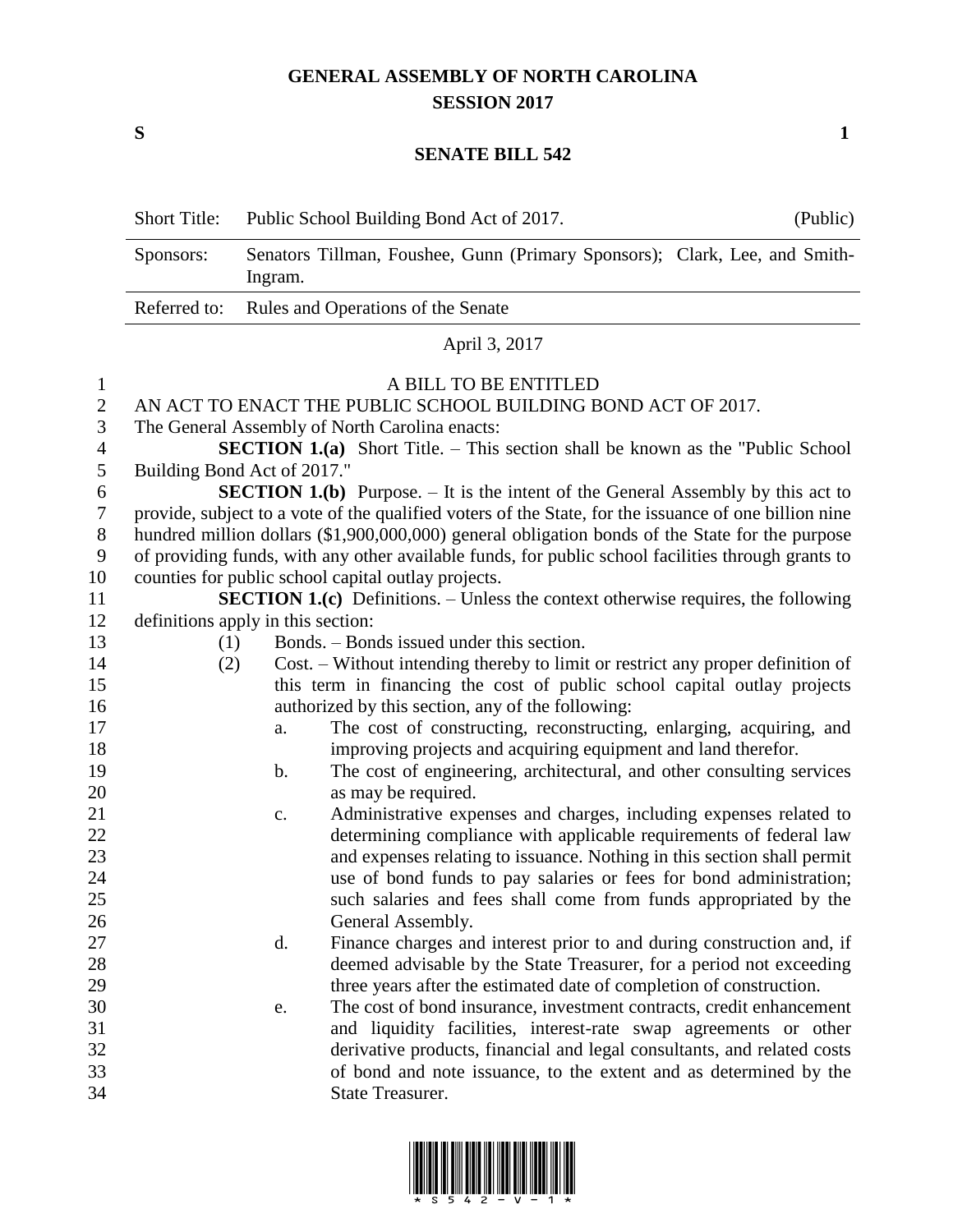|                                |     | <b>General Assembly Of North Carolina</b><br><b>Session 2017</b>                                                                                                                                                                             |  |
|--------------------------------|-----|----------------------------------------------------------------------------------------------------------------------------------------------------------------------------------------------------------------------------------------------|--|
| $\mathbf{1}$<br>$\overline{2}$ |     | f.<br>The cost of reimbursing the State for any payments made for any cost<br>described in this subdivision.                                                                                                                                 |  |
| 3<br>$\overline{4}$            |     | Any other costs and expenses necessary or incidental to the purposes<br>g.<br>of this section.                                                                                                                                               |  |
| 5<br>6<br>$\boldsymbol{7}$     |     | Allocations in this section of proceeds of bonds to the costs of a project or<br>undertaking in each case may include allocations to pay the costs set forth in<br>sub-subdivisions c. through g. of this subdivision in connection with the |  |
| 8                              |     | issuance of bonds for the project or undertaking.                                                                                                                                                                                            |  |
| 9<br>10<br>11                  | (3) | Credit facility agreement. $-$ An agreement entered into by the State<br>Treasurer on behalf of the State with a bank, savings and loan association, or<br>other banking institution; an insurance company, reinsurance company,             |  |
| 12                             |     | surety company, or other insurance institution; a corporation, investment                                                                                                                                                                    |  |
| 13<br>14                       |     | banking firm, or other investment institution; or any financial institution or<br>other similar provider of a credit facility agreement, which provider may be                                                                               |  |
| 15                             |     | located within or without the United States of America, such agreement                                                                                                                                                                       |  |
| 16                             |     | providing for prompt payment of all or any part of the principal or purchase                                                                                                                                                                 |  |
| 17                             |     | price (whether at maturity, presentment or tender for purchase, redemption,                                                                                                                                                                  |  |
| 18                             |     | or acceleration), redemption premium, if any, and interest on any bonds or                                                                                                                                                                   |  |
| 19<br>20                       |     | notes payable on demand or tender by the owner, in consideration of the<br>State agreeing to repay the provider of the credit facility agreement in                                                                                          |  |
| 21                             |     | accordance with the terms and provisions of such agreement.                                                                                                                                                                                  |  |
| 22                             | (4) | Notes. – Notes issued under this section.                                                                                                                                                                                                    |  |
| 23                             | (5) | Par formula. - Any provision or formula adopted by the State to provide for                                                                                                                                                                  |  |
| 24                             |     | the adjustment, from time to time, of the interest rate or rates borne by any                                                                                                                                                                |  |
| 25                             |     | bonds or notes, including the following:                                                                                                                                                                                                     |  |
| 26                             |     | A provision providing for such adjustment so that the purchase price<br>a.                                                                                                                                                                   |  |
| 27                             |     | of such bonds or notes in the open market would be as close to par as                                                                                                                                                                        |  |
| 28                             |     | possible;                                                                                                                                                                                                                                    |  |
| 29                             |     | b.<br>A provision providing for such adjustment based upon a percentage                                                                                                                                                                      |  |
| 30                             |     | or percentages of a LIBOR rate, a prime rate, or base rate, which                                                                                                                                                                            |  |
| 31                             |     | percentage or percentages may vary or be applied for different                                                                                                                                                                               |  |
| 32                             |     | periods of time; or                                                                                                                                                                                                                          |  |
| 33                             |     | Such other provision as the State Treasurer may determine to be<br>c.                                                                                                                                                                        |  |
| 34                             |     | consistent with this section and will not materially and adversely                                                                                                                                                                           |  |
| 35                             |     | affect the financial position of the State and the marketing of bonds                                                                                                                                                                        |  |
| 36<br>37                       |     | or notes at a reasonable interest cost to the State.                                                                                                                                                                                         |  |
| 38                             | (6) | Public school capital outlay project. $-$ A project for the construction of one<br>or more new public school buildings or the renovation of one or more                                                                                      |  |
| 39                             |     | existing public school buildings, for the building of technology                                                                                                                                                                             |  |
| 40                             |     | infrastructure, for the purchase of equipment for a public school building                                                                                                                                                                   |  |
| 41                             |     | that has never been used for public education purposes or equipment related                                                                                                                                                                  |  |
| 42                             |     | to the improvement of an existing public school building that will be used at                                                                                                                                                                |  |
| 43                             |     | the building or become affixed to the building during its use for public                                                                                                                                                                     |  |
| 44                             |     | education, for the purchase of land necessary for construction to commence                                                                                                                                                                   |  |
| 45                             |     | within 24 months of one or more school buildings, and for other related                                                                                                                                                                      |  |
| 46                             |     | capital outlay projects to provide facilities for individual schools that are                                                                                                                                                                |  |
| 47                             |     | used for instructional or related purposes. The term does not include projects                                                                                                                                                               |  |
| 48                             |     | for facilities for centralized administration, trailers, relocatable classrooms,                                                                                                                                                             |  |
| 49                             |     | or mobile classrooms.                                                                                                                                                                                                                        |  |
| 50                             | (7) | State. – The State of North Carolina.                                                                                                                                                                                                        |  |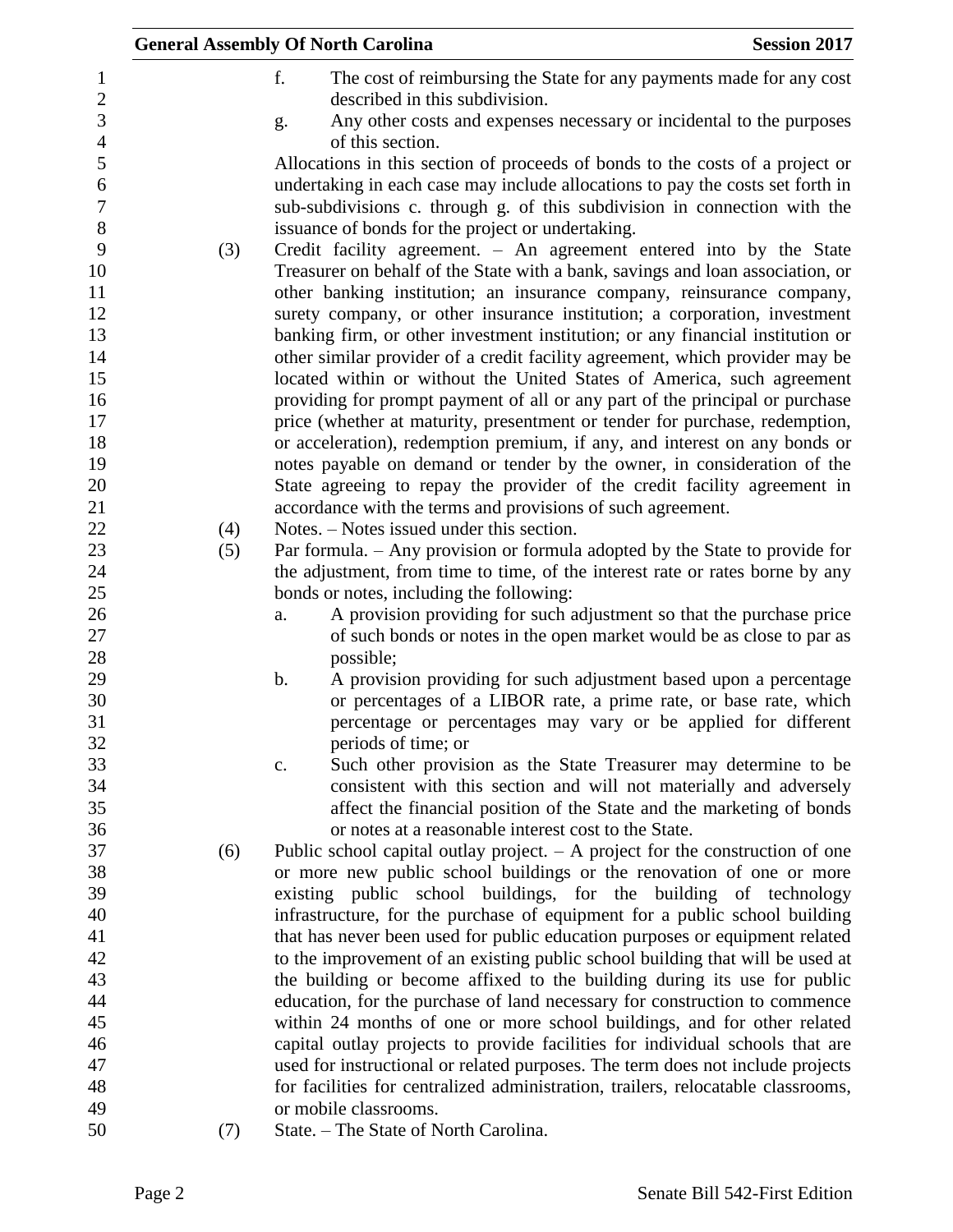## **General Assembly Of North Carolina Session 2017**

 **SECTION 1.(d)** Authorization of Bonds and Notes. – Subject to a favorable vote of a majority of the qualified voters of the State who vote on the question of issuing bonds for public school capital outlay projects in the election called and held as provided in this section, the State Treasurer is hereby authorized, by and with the consent of the Council of State, to issue and sell, at one time or from time to time, general obligation bonds of the State to be designated "State of North Carolina Public School Building Bonds," with any additional designations as may be determined to indicate the issuance of bonds from time to time, or notes of the State as provided in this section, in an aggregate principal amount not exceeding one billion nine hundred million dollars (\$1,900,000,000) for the purpose of providing funds, with any other available funds, for the purposes authorized in this section. The principal amounts of bonds or notes issued in any 12-month period shall not exceed five hundred ninety-one million dollars (\$591,000,000). In determining whether this limit has been reached, the issuance of a note or bond to pay an outstanding note is not considered an issuance.

**SECTION 1.(e)** Use of Public School Building Bond and Note Proceeds. –

 (1) Subject to the provisions of subdivision (2) of this subsection, the proceeds of public school building bonds and notes, including premium thereon, if any, shall be used for the purpose of making grants to counties for paying the cost of public school capital outlay projects in the following general amounts set forth in this subdivision. Any additional monies that may be received by means of a grant or grants from the United States of America or any agency or department thereof or from any other source to aid in financing the cost of public school capital outlay projects authorized by this act may be placed by the State Treasurer in the Public School Building Bonds Fund or in a separate account or fund and shall be disbursed, to the extent permitted by the terms of the grant or grants, without regard to limitations imposed by this act.

| 27 | <b>LEA</b>              | <b>ADM</b>   | Low-Wealth ADM |             | <b>Small</b>              | <b>Total</b> |
|----|-------------------------|--------------|----------------|-------------|---------------------------|--------------|
| 28 |                         |              | County         | Growth      | County                    |              |
| 29 | Alamance-Burlington     |              |                |             |                           |              |
| 30 | Schools                 | \$11,894,339 | \$10,655,658   | \$1,984,971 | \$0                       | \$24,534,968 |
| 31 | <b>Alexander County</b> |              |                |             |                           |              |
| 32 | Schools                 | \$2,583,358  | \$5,268,881    | \$0         | \$0                       | \$7,852,238  |
| 33 | <b>Alleghany County</b> |              |                |             |                           |              |
| 34 | Schools                 | \$711,838    | \$0            | \$0         | \$11,400,000 \$12,111,838 |              |
| 35 | <b>Anson County</b>     |              |                |             |                           |              |
| 36 | Schools                 | \$1,748,952  | \$4,758,716    | \$0         | \$0                       | \$6,507,668  |
| 37 | Ashe County             |              |                |             |                           |              |
| 38 | Schools                 | \$1,583,956  | \$0            | \$0         | \$11,400,000              | \$12,983,956 |
| 39 | <b>Avery County</b>     |              |                |             |                           |              |
| 40 | Schools                 | \$1,065,399  | \$0            | \$0         | \$11,400,000              | \$12,465,399 |
| 41 | <b>Beaufort County</b>  |              |                |             |                           |              |
| 42 | Schools                 | \$3,578,568  | \$2,208,334    | \$0         | \$0                       | \$5,786,902  |
| 43 | <b>Bertie County</b>    |              |                |             |                           |              |
| 44 | Schools                 | \$1,147,635  | \$3,062,328    | \$0         | \$11,400,000              | \$15,609,963 |
| 45 | <b>Bladen County</b>    |              |                |             |                           |              |
| 46 | Schools                 | \$2,377,506  | \$4,926,454    | \$0         | \$0                       | \$7,303,960  |
| 47 | <b>Brunswick County</b> |              |                |             |                           |              |
| 48 | Schools                 | \$6,612,390  | \$0            | \$2,291,422 | \$0                       | \$8,903,812  |
| 49 | <b>Buncombe County</b>  |              |                |             |                           |              |
| 50 | Schools                 | \$12,765,935 | \$0            | \$0         | \$0                       | \$12,765,935 |
| 51 | Asheville City          |              |                |             |                           |              |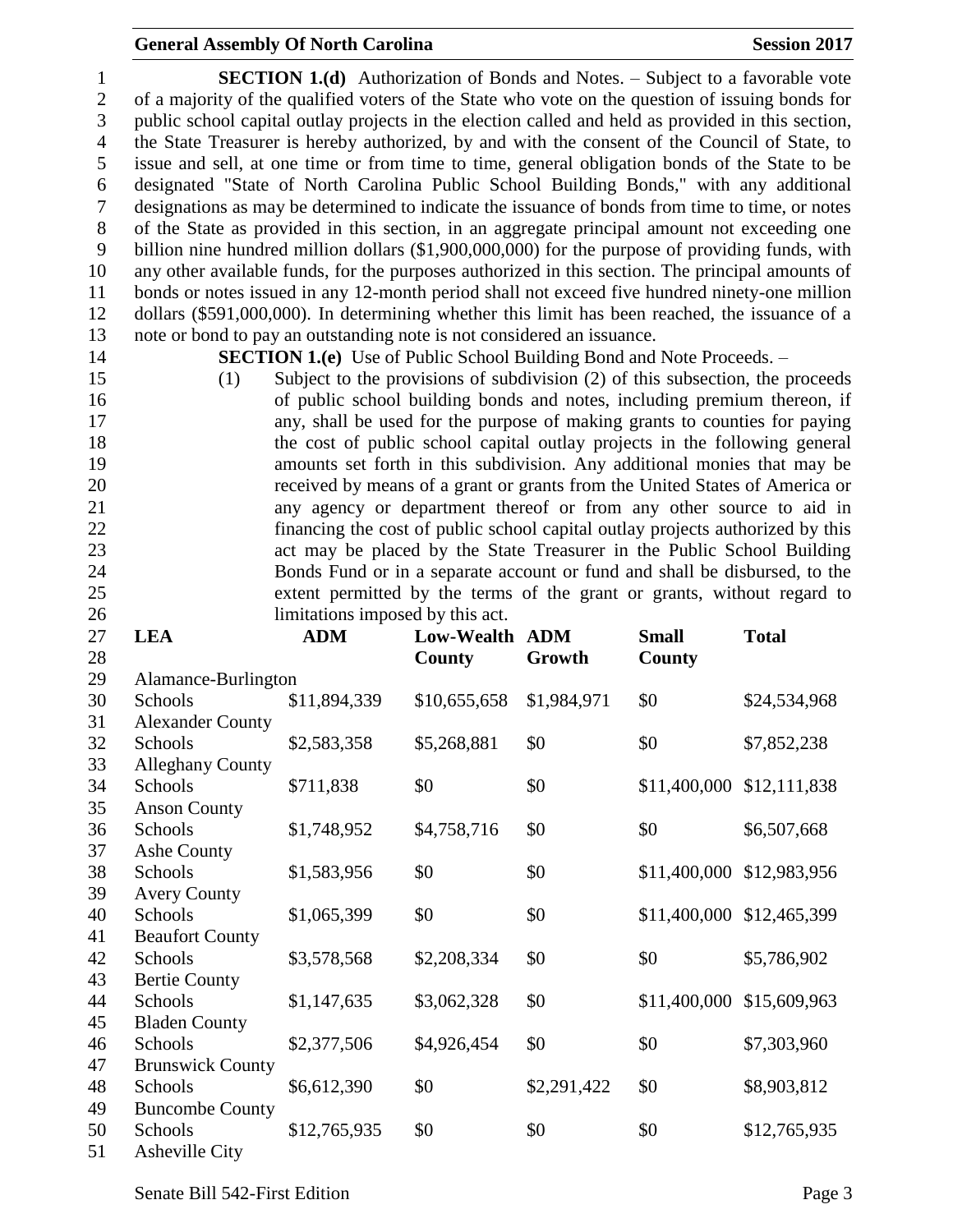|                                  | <b>General Assembly Of North Carolina</b> |              |              |              |              | <b>Session 2017</b> |
|----------------------------------|-------------------------------------------|--------------|--------------|--------------|--------------|---------------------|
| $\mathbf 1$                      | Schools                                   | \$2,387,982  | \$0          | \$2,681,452  | \$0          | \$5,069,434         |
| $\mathfrak{2}$<br>$\mathfrak{Z}$ | <b>Burke County</b><br>Schools            | \$6,412,300  | \$14,627,330 | \$0          | \$0          | \$21,039,630        |
| $\overline{4}$<br>5              | <b>Cabarrus County</b><br>Schools         | \$17,154,290 | \$0          | \$20,239,736 | \$0          | \$37,394,026        |
| 6                                | Kannapolis City                           |              |              |              |              |                     |
| $\boldsymbol{7}$                 | Schools                                   | \$2,779,257  | \$864,967    | \$174,120    | \$0          | \$3,818,344         |
| $8\,$<br>9                       | Caldwell County<br>Schools                | \$6,195,449  | \$11,838,398 | \$0          | \$0          | \$18,033,847        |
| 10                               | <b>Camden County</b>                      |              |              |              |              |                     |
| 11                               | Schools                                   | \$970,592    | \$1,102,185  | \$0          | \$11,400,000 | \$13,472,778        |
| 12                               | <b>Carteret County Public</b>             |              |              |              |              |                     |
| 13                               | Schools                                   | \$4,359,023  | \$0          | \$0          | \$0          | \$4,359,023         |
| 14<br>15                         | <b>Caswell County</b><br>Schools          | \$1,390,676  | \$3,168,512  | \$0          | \$11,400,000 | \$15,959,188        |
| 16                               | Catawba County                            |              |              |              |              |                     |
| 17                               | Schools                                   | \$8,579,764  | \$0          | \$0          | \$0          | \$8,579,764         |
| 18                               | <b>Hickory City</b>                       |              |              |              |              |                     |
| 19                               | Schools                                   | \$2,221,939  | \$0          | \$0          | \$0          | \$2,221,939         |
| 20                               | <b>Newton Conover City</b>                |              |              |              |              |                     |
| 21                               | Schools                                   | \$1,579,766  | \$0          | \$285,557    | \$0          | \$1,865,323         |
| 22                               | <b>Chatham County</b>                     |              |              |              |              |                     |
| 23                               | Schools                                   | \$4,602,064  | \$0          | \$4,715,176  | \$0          | \$9,317,240         |
| 24                               | <b>Cherokee County</b>                    |              |              |              |              |                     |
| 25                               | Schools                                   | \$1,735,333  | \$1,545,096  | \$0          | \$0          | \$3,280,430         |
| 26                               | Edenton-Chowan                            |              |              |              |              |                     |
| 27                               | Schools                                   | \$1,070,637  | \$1,033,675  | \$0          | \$11,400,000 | \$13,504,312        |
| 28                               | Clay County                               |              |              |              |              |                     |
| 29                               | Schools                                   | \$704,504    | \$0          | \$55,718     | \$11,400,000 | \$12,160,223        |
| 30                               | <b>Cleveland County</b>                   |              |              |              |              |                     |
| 31                               | Schools                                   | \$7,750,596  | \$13,226,975 | \$0          | \$0          | \$20,977,572        |
| 32                               | <b>Columbus County</b>                    |              |              |              |              |                     |
| 33                               | Schools                                   | \$3,040,107  | \$9,559,234  | \$0          | \$0          | \$12,599,340        |
| 34<br>35                         | Whiteville City<br>Schools                | \$1,167,539  | \$3,671,180  | \$0          | \$0          | \$4,838,720         |
| 36                               | <b>Craven County</b>                      |              |              |              |              |                     |
| 37                               | Schools                                   | \$7,365,083  | \$2,972,533  | \$0          | \$0          | \$10,337,616        |
| 38                               | <b>Cumberland County</b>                  |              |              |              |              |                     |
| 39                               | Schools                                   | \$26,443,796 | \$23,904,327 | \$0          | \$0          | \$50,348,124        |
| 40                               | <b>Currituck County</b>                   |              |              |              |              |                     |
| 41                               | Schools                                   | \$2,114,037  | \$0          | \$787,023    | \$0          | \$2,901,061         |
| 42                               | Dare County                               |              |              |              |              |                     |
| 43                               | Schools                                   | \$2,668,736  | \$0          | \$1,239,736  | \$0          | \$3,908,472         |
| 44                               | Davidson County                           |              |              |              |              |                     |
| 45                               | Schools                                   | \$10,031,724 | \$10,460,171 | \$0          | \$0          | \$20,491,895        |
| 46                               | Lexington City                            |              |              |              |              |                     |
| 47                               | Schools                                   | \$1,591,290  | \$1,659,253  | \$0          | \$0          | \$3,250,543         |
| 48                               | Thomasville City                          |              |              |              |              |                     |
| 49                               | Schools                                   | \$1,219,919  | \$1,272,022  | \$0          | \$0          | \$2,491,941         |
| 50                               | Davie County                              |              |              |              |              |                     |
| 51                               | Schools                                   | \$3,269,529  | \$233,720    | \$0          | \$0          | \$3,503,249         |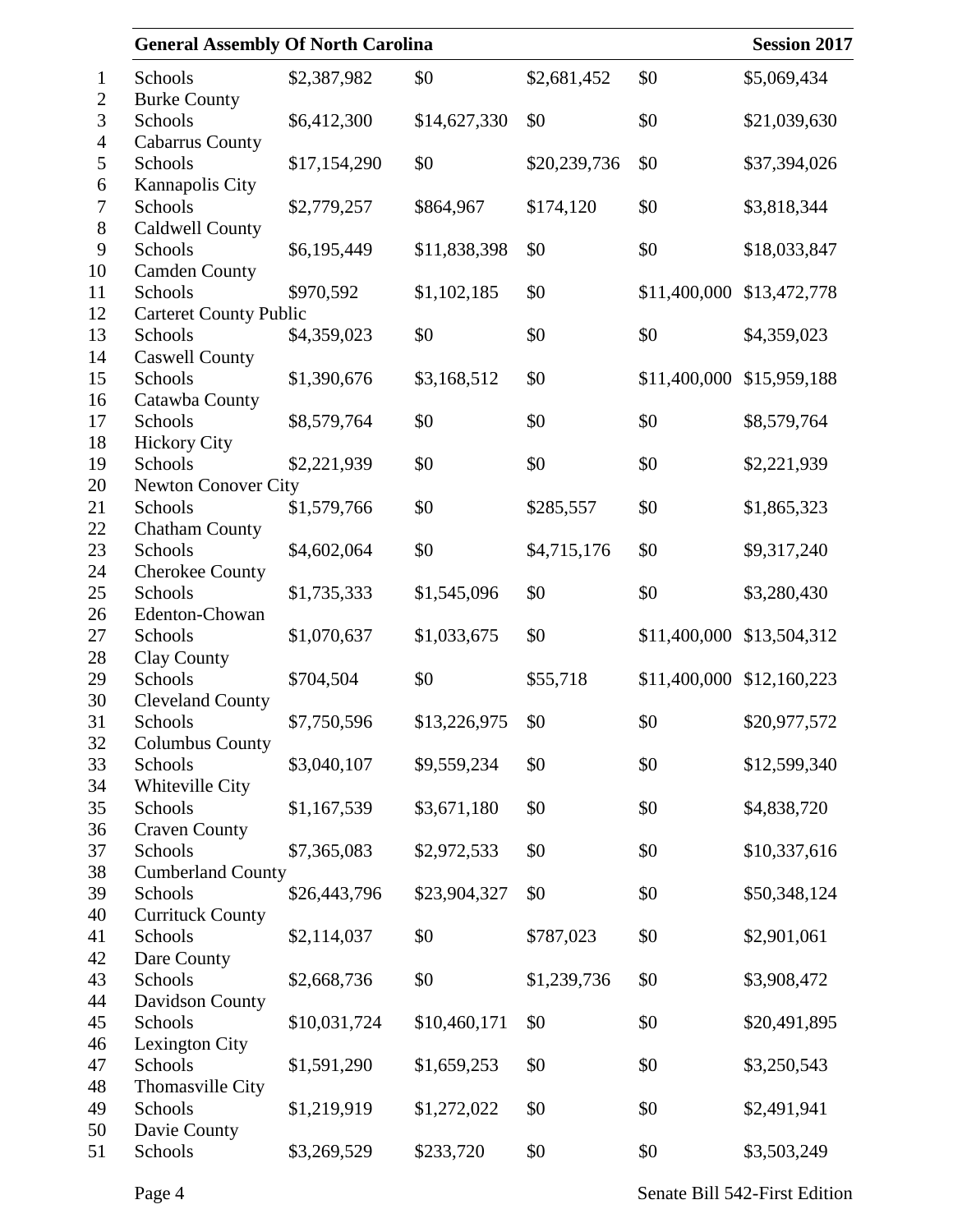| <b>General Assembly Of North Carolina</b> |              |              |              |              | <b>Session 2017</b>       |
|-------------------------------------------|--------------|--------------|--------------|--------------|---------------------------|
| <b>Duplin County</b>                      |              |              |              |              |                           |
| Schools                                   | \$5,051,480  | \$13,913,743 | \$2,549,120  | \$0          | \$21,514,343              |
| Durham Public                             |              |              |              |              |                           |
| Schools                                   | \$17,529,851 | \$0          | \$2,751,100  | \$0          | \$20,280,951              |
| <b>Edgecombe County Public</b>            |              |              |              |              |                           |
| Schools                                   | \$3,139,628  | \$8,695,956  | \$0          | \$0          | \$11,835,584              |
| Winston-Salem/Forsyth County              |              |              |              |              |                           |
| Schools                                   | \$28,759,495 | \$0          | \$11,958,578 | \$0          | \$40,718,072              |
| <b>Franklin County</b>                    |              |              |              |              |                           |
| Schools                                   | \$4,417,164  | \$9,580,484  | \$0          | \$0          | \$13,997,648              |
| <b>Gaston County</b>                      |              |              |              |              |                           |
| Schools                                   | \$16,513,689 | \$9,682,736  | \$3,774,927  | \$0          | \$29,971,351              |
| <b>Gates County</b>                       |              |              |              |              |                           |
| Schools                                   | \$841,215    | \$2,044,497  | \$0          | \$11,400,000 | \$14,285,712              |
| <b>Graham County</b>                      |              |              |              |              |                           |
| Schools                                   | \$626,459    | \$205,923    | \$0          |              | \$11,400,000 \$12,232,382 |
| <b>Granville County</b>                   |              |              |              |              |                           |
| Schools                                   | \$4,036,365  | \$10,379,794 | \$0          | \$0          | \$14,416,160              |
| <b>Greene County</b>                      |              |              |              |              |                           |
| Schools                                   | \$1,636,860  | \$5,848,956  | \$0          | \$11,400,000 | \$18,885,816              |
| <b>Guilford County</b>                    |              |              |              |              |                           |
| Schools                                   | \$37,701,201 | \$0          | \$0          | \$0          | \$37,701,201              |
| <b>Halifax County</b>                     |              |              |              |              |                           |
| Schools                                   | \$1,358,201  | \$2,752,913  | \$0          | \$0          | \$4,111,113               |
| Roanoke Rapids City                       |              |              |              |              |                           |
| Schools                                   | \$1,525,291  | \$3,091,590  | \$0          | \$0          | \$4,616,881               |
| <b>Weldon City</b>                        |              |              |              |              |                           |
| Schools                                   | \$454,654    | \$921,533    | \$0          | \$0          | \$1,376,187               |
| <b>Harnett County</b><br>Schools          | \$10,988,698 | \$31,708,691 | \$7,717,009  | \$0          | \$50,414,398              |
| <b>Haywood County</b>                     |              |              |              |              |                           |
| Schools                                   | \$3,757,182  | \$0          | \$0          | \$0          | \$3,757,182               |
| <b>Henderson County</b>                   |              |              |              |              |                           |
| Schools                                   | \$7,094,281  | \$0          | \$0          | \$0          | \$7,094,281               |
| <b>Hertford County</b>                    |              |              |              |              |                           |
| Schools                                   | \$1,511,149  | \$3,743,868  | \$0          | \$11,400,000 | \$16,655,017              |
| <b>Hoke County</b>                        |              |              |              |              |                           |
| Schools                                   | \$4,403,546  | \$14,037,584 | \$1,246,701  | \$0          | \$19,687,830              |
| <b>Hyde County</b>                        |              |              |              |              |                           |
| Schools                                   | \$317,944    | \$0          | \$229,839    |              | \$11,400,000 \$11,947,782 |
| Iredell-Statesville                       |              |              |              |              |                           |
| Schools                                   | \$10,699,563 | \$0          | \$0          | \$0          | \$10,699,563              |
| Mooresville Graded School                 |              |              |              |              |                           |
| District                                  | \$3,186,246  | \$0          | \$2,792,889  | \$0          | \$5,979,134               |
| <b>Jackson County</b>                     |              |              |              |              |                           |
| Schools                                   | \$1,978,374  | \$0          | \$995,968    | \$0          | \$2,974,342               |
| <b>Johnston County</b>                    |              |              |              |              |                           |
| Schools                                   | \$18,475,301 | \$35,189,800 | \$14,605,205 | \$0          | \$68,270,306              |
| <b>Jones County</b>                       |              |              |              |              |                           |
| Schools                                   | \$585,079    | \$450,538    | \$0          |              | \$11,400,000 \$12,435,617 |
| Lee County                                |              |              |              |              |                           |
|                                           |              |              |              |              |                           |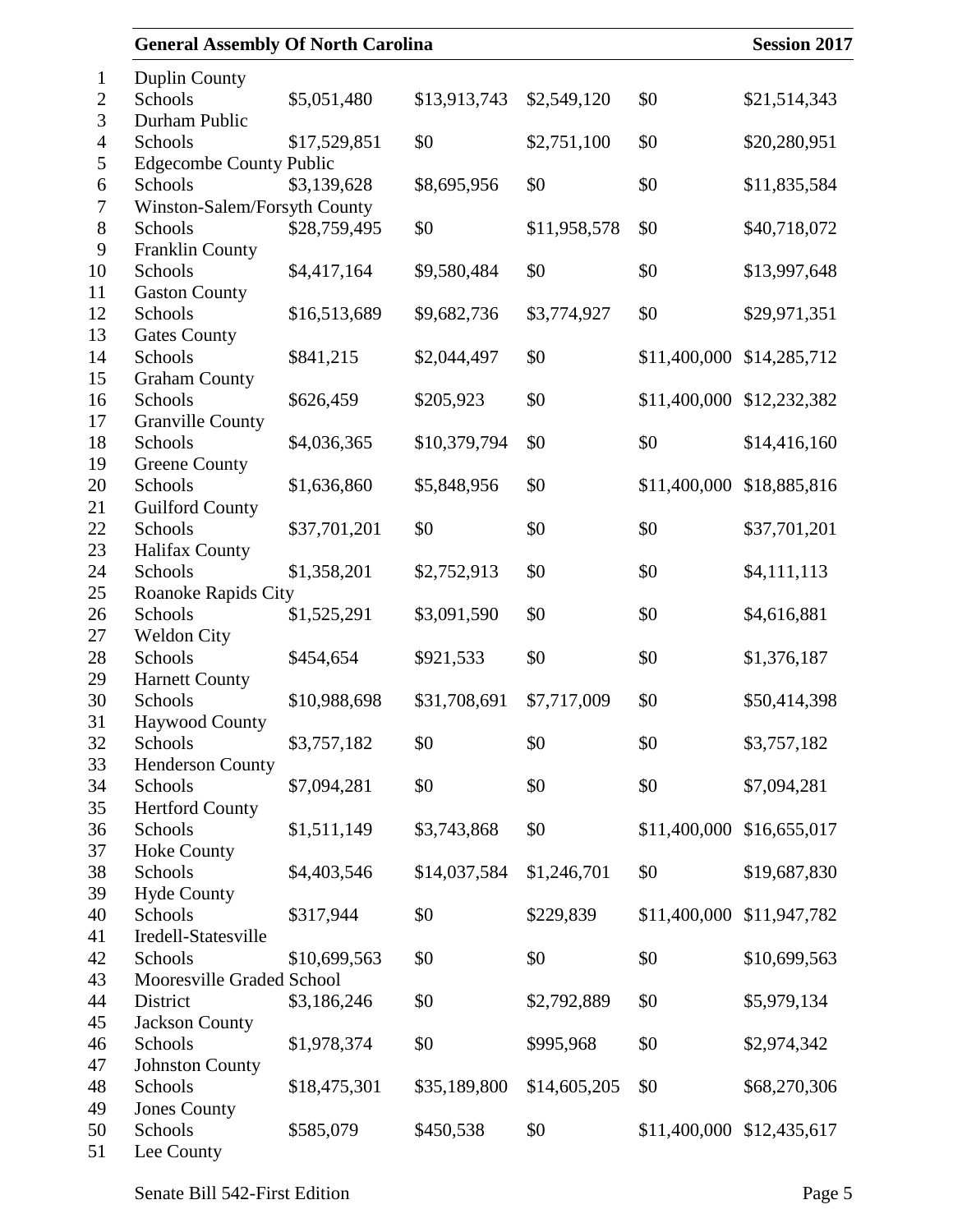| <b>General Assembly Of North Carolina</b> |              |              |              |              | <b>Session 2017</b> |
|-------------------------------------------|--------------|--------------|--------------|--------------|---------------------|
| Schools                                   | \$5,254,713  | \$6,713,788  | \$1,218,842  | \$0          | \$13,187,342        |
| Lenoir County Public                      |              |              |              |              |                     |
| Schools                                   | \$4,582,683  | \$8,123,174  | \$0          | \$0          | \$12,705,858        |
| <b>Lincoln County</b>                     |              |              |              |              |                     |
| Schools                                   | \$5,970,217  | \$586,814    | \$0          | \$0          | \$6,557,031         |
| <b>Macon County</b>                       |              |              |              |              |                     |
| Schools                                   | \$2,303,651  | \$0          | \$0          | \$0          | \$2,303,651         |
| <b>Madison County</b>                     |              |              |              |              |                     |
| Schools                                   | \$1,224,633  | \$403,668    | \$0          | \$11,400,000 | \$13,028,301        |
| <b>Martin County</b>                      |              |              |              |              |                     |
| Schools                                   | \$1,693,953  | \$3,441,064  | \$0          | \$0          | \$5,135,017         |
| McDowell County                           |              |              |              |              |                     |
| Schools                                   | \$3,241,768  | \$5,991,397  | \$0          | \$0          | \$9,233,165         |
| Charlotte-Mecklenburg<br>Schools          | \$78,674,026 | \$0          | \$72,872,801 | \$0          | \$151,546,827       |
| Mitchell County                           |              |              |              |              |                     |
| Schools                                   | \$969,021    | \$95,246     | \$0          | \$11,400,000 | \$12,464,267        |
| <b>Montgomery County</b>                  |              |              |              |              |                     |
| Schools                                   | \$2,056,420  | \$2,204,655  | \$0          | \$0          | \$4,261,074         |
| Moore County                              |              |              |              |              |                     |
| Schools                                   | \$6,650,103  | \$0          | \$1,372,067  | \$0          | \$8,022,170         |
| Nash-Rocky Mount                          |              |              |              |              |                     |
| Schools                                   | \$7,989,447  | \$14,371,718 | \$0          | \$0          | \$22,361,165        |
| New Hanover County                        |              |              |              |              |                     |
| Schools                                   | \$13,935,569 | \$0          | \$11,011,364 | \$0          | \$24,946,933        |
| Northampton County                        |              |              |              |              |                     |
| Schools                                   | \$933,927    | \$2,214,071  | \$0          | \$11,400,000 | \$14,547,998        |
| <b>Onslow County</b>                      |              |              |              |              |                     |
| Schools                                   | \$13,901,522 | \$993,738    | \$10,161,657 | \$0          | \$25,056,918        |
| <b>Orange County</b>                      |              |              |              |              |                     |
| Schools                                   | \$3,951,510  | \$0          | \$863,636    | \$0          | \$4,815,147         |
| Chapel Hill-Carrboro City                 |              |              |              |              |                     |
| Schools                                   | \$6,410,728  | \$0          | \$766,129    | \$0          | \$7,176,857         |
| Pamlico County<br>Schools                 | \$671,505    | \$0          | \$0          | \$11,400,000 | \$12,071,505        |
| Elizabeth City-Pasquotank Public          |              |              |              |              |                     |
| Schools                                   | \$2,992,965  | \$4,901,814  | \$0          | \$0          | \$7,894,780         |
| Pender County                             |              |              |              |              |                     |
| Schools                                   | \$4,990,720  | \$7,117,093  | \$7,877,199  | \$0          | \$19,985,012        |
| Perquimans County                         |              |              |              |              |                     |
| Schools                                   | \$861,643    | \$0          | \$0          | \$11,400,000 | \$12,261,643        |
| Person County                             |              |              |              |              |                     |
| Schools                                   | \$2,392,696  | \$1,638,918  | \$0          | \$0          | \$4,031,614         |
| <b>Pitt County</b>                        |              |              |              |              |                     |
| Schools                                   | \$12,347,422 | \$16,479,237 | \$0          | \$0          | \$28,826,660        |
| Polk County                               |              |              |              |              |                     |
| Schools                                   | \$1,132,969  | \$0          | \$0          | \$11,400,000 | \$12,532,969        |
| <b>Randolph County</b>                    |              |              |              |              |                     |
| Schools                                   | \$9,064,274  | \$17,536,732 | \$0          | \$0          | \$26,601,006        |
| Asheboro City                             |              |              |              |              |                     |
| Schools                                   | \$2,436,171  | \$4,713,281  | \$0          | \$0          | \$7,149,452         |
|                                           |              |              |              |              |                     |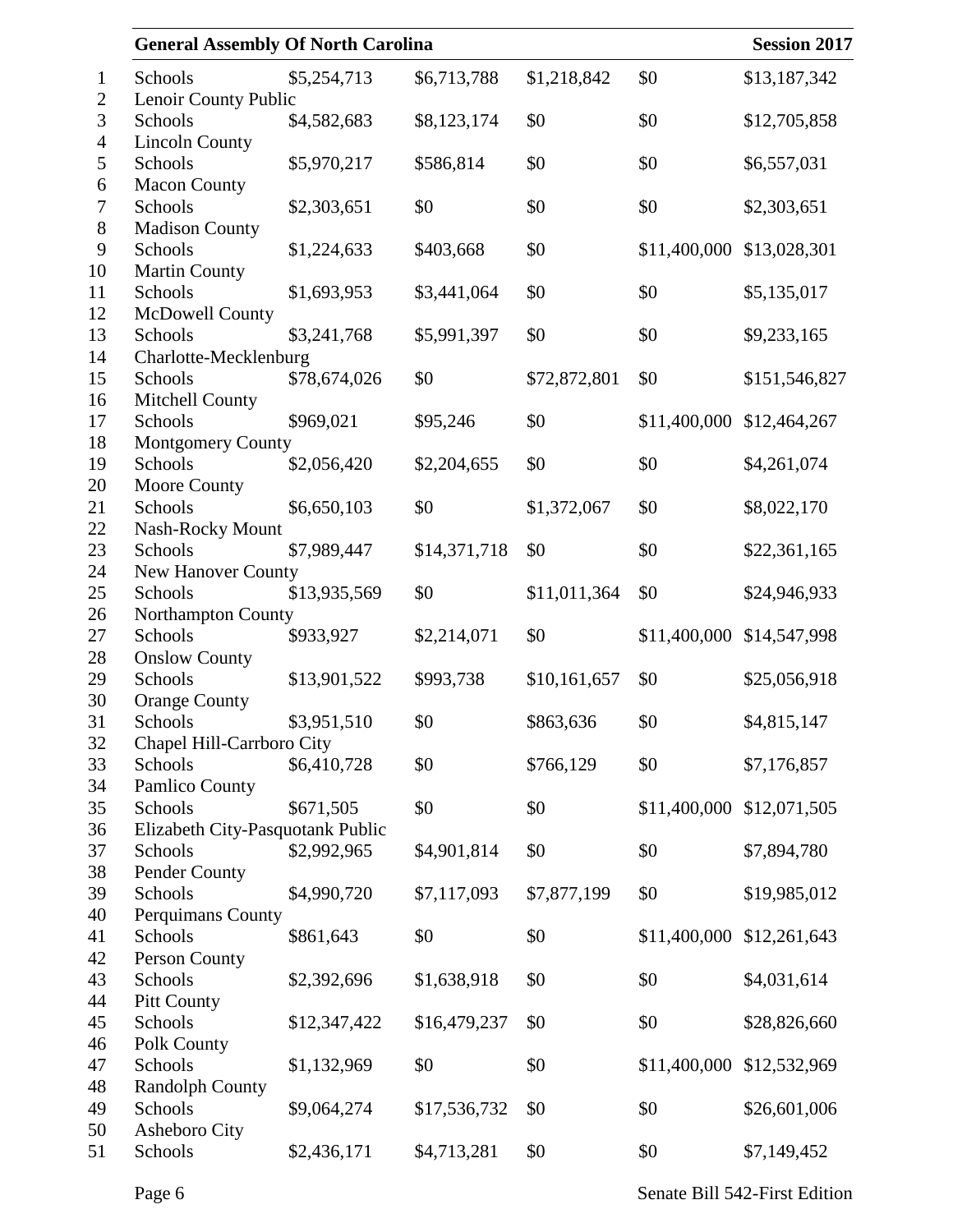| <b>General Assembly Of North Carolina</b> |              |              |              |              | <b>Session 2017</b>       |
|-------------------------------------------|--------------|--------------|--------------|--------------|---------------------------|
| <b>Richmond County</b>                    |              |              |              |              |                           |
| Schools                                   | \$3,841,513  | \$11,394,323 | \$0          | \$0          | \$15,235,836              |
| Public Schools of Robeson                 |              |              |              |              |                           |
| County                                    | \$12,144,190 | \$48,064,710 | \$0          | \$0          | \$60,208,900              |
| Rockingham County                         |              |              |              |              |                           |
| Schools                                   | \$6,529,630  | \$11,917,196 | \$0          | \$0          | \$18,446,826              |
| Rowan-Salisbury                           |              |              |              |              |                           |
| Schools                                   | \$10,118,674 | \$12,983,241 | \$0          | \$0          | \$23,101,915              |
| Rutherford County                         |              |              |              |              |                           |
| Schools                                   | \$4,248,502  | \$7,595,758  | \$0          | \$0          | \$11,844,260              |
| <b>Sampson County</b><br>Schools          | \$4,377,880  |              | \$0          | \$0          |                           |
|                                           |              | \$11,563,052 |              |              | \$15,940,932              |
| <b>Clinton City</b><br>Schools            | \$1,586,052  | \$4,189,151  | \$285,557    | \$0          | \$6,060,760               |
| <b>Scotland County</b>                    |              |              |              |              |                           |
| Schools                                   | \$3,075,201  | \$9,753,031  | \$0          | \$0          | \$12,828,232              |
| <b>Stanly County</b>                      |              |              |              |              |                           |
| Schools                                   | \$4,433,926  | \$7,413,291  | \$0          | \$0          | \$11,847,217              |
| <b>Stokes County</b>                      |              |              |              |              |                           |
| Schools                                   | \$3,173,151  | \$5,676,493  | \$0          | \$0          | \$8,849,644               |
| <b>Surry County</b>                       |              |              |              |              |                           |
| Schools                                   | \$4,198,218  | \$6,722,208  | \$0          | \$0          | \$10,920,426              |
| <b>Elkin City</b>                         |              |              |              |              |                           |
| Schools                                   | \$618,078    | \$989,669    | \$0          | \$0          | \$1,607,747               |
| <b>Mount Airy City</b>                    |              |              |              |              |                           |
| Schools                                   | \$838,596    | \$1,342,763  | \$0          | \$0          | \$2,181,359               |
| <b>Swain County</b>                       |              |              |              |              |                           |
| Schools                                   | \$1,029,257  | \$427,317    | \$0          | \$11,400,000 | \$12,856,574              |
| Transylvania County                       |              |              |              |              |                           |
| Schools                                   | \$1,787,189  | \$0          | \$0          | \$0          | \$1,787,189               |
| <b>Tyrrell County</b>                     |              |              |              |              |                           |
| Schools                                   | \$319,515    | \$599,330    | \$278,592    |              | \$11,400,000 \$12,597,437 |
| <b>Union County Public</b>                |              |              |              |              |                           |
| Schools                                   | \$21,984,205 | \$0          | \$10,565,616 | \$0          | \$32,549,821              |
| <b>Vance County</b>                       |              |              |              |              |                           |
| Schools                                   | \$3,180,484  | \$9,876,842  | \$0          | \$0          | \$13,057,326              |
| <b>Wake County</b>                        |              |              |              |              |                           |
| Schools                                   | \$85,220,418 | \$0          | \$84,650,293 | \$0          | \$169,870,711             |
| <b>Warren County</b>                      |              |              |              |              |                           |
| Schools                                   | \$1,125,112  | \$691,281    | \$0          |              | \$11,400,000 \$13,216,393 |
| <b>Washington County</b>                  |              |              |              |              |                           |
| Schools                                   | \$814,501    | \$1,524,139  | \$0          |              | \$11,400,000 \$13,738,640 |
| Watauga County                            |              |              |              |              |                           |
| Schools                                   | \$2,343,983  | \$0          | \$0          | \$0          | \$2,343,983               |
| <b>Wayne County Public</b>                |              |              |              |              |                           |
| Schools                                   | \$9,669,782  | \$13,444,191 | \$0          | \$0          | \$23,113,973              |
| <b>Wilkes County</b>                      |              |              |              |              |                           |
| Schools                                   | \$5,007,481  | \$7,550,886  | \$0          | \$0          | \$12,558,367              |
| <b>Wilson County</b><br>Schools           | \$6,314,874  | \$9,028,273  | \$0          | \$0          | \$15,343,147              |
| <b>Yadkin County</b>                      |              |              |              |              |                           |
|                                           |              |              |              |              |                           |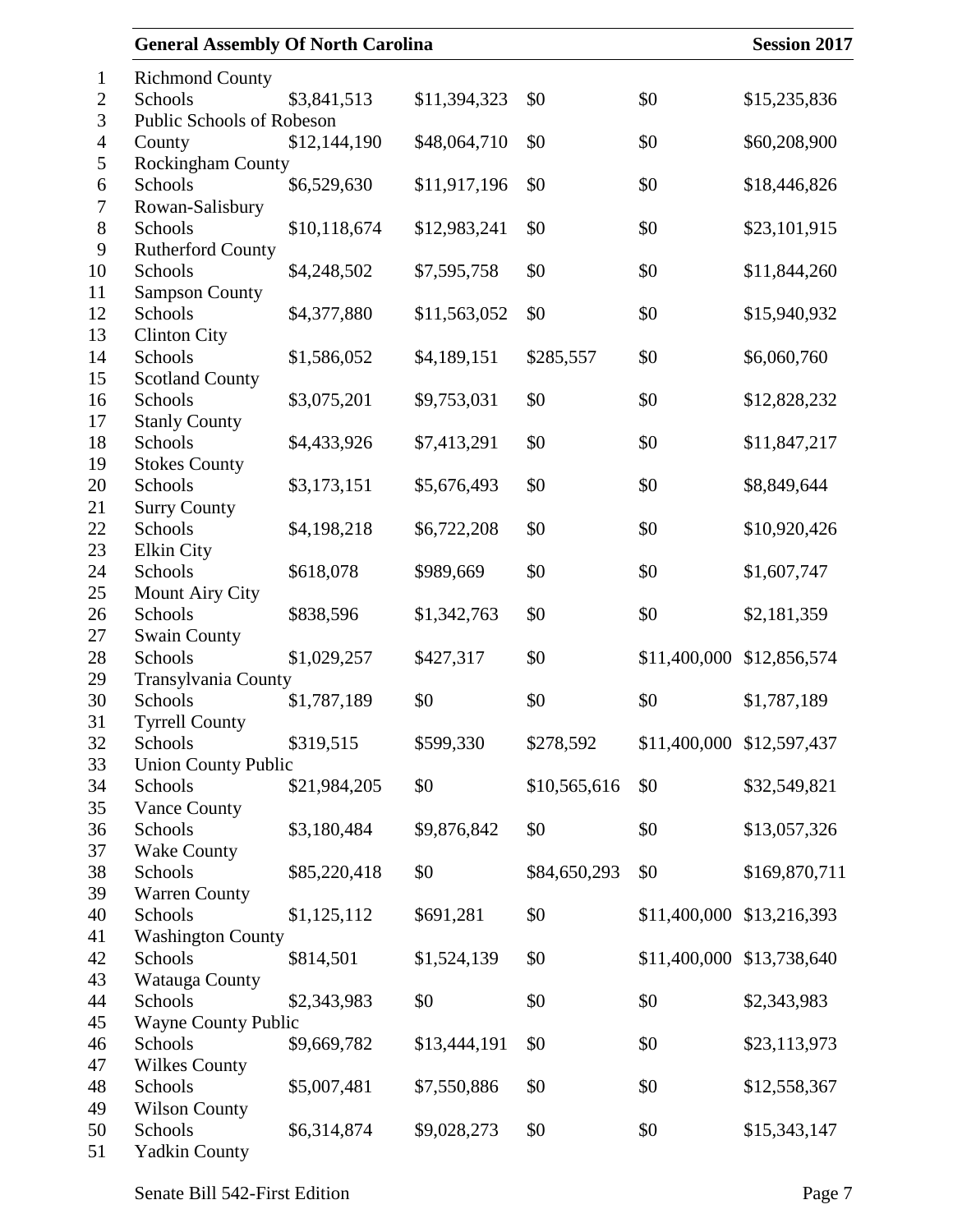|                      |              | <b>General Assembly Of North Carolina</b> |                                        |        |        | <b>Session 2017</b>                                                                                                                                  |
|----------------------|--------------|-------------------------------------------|----------------------------------------|--------|--------|------------------------------------------------------------------------------------------------------------------------------------------------------|
| Schools              |              | \$2,774,543                               | \$5,457,894                            | \$0    | \$0    | \$8,232,437                                                                                                                                          |
| <b>Yancey County</b> |              |                                           |                                        |        |        |                                                                                                                                                      |
| Schools              |              | \$1,146,064                               | \$0                                    | \$0    |        | \$11,400,000 \$12,546,064                                                                                                                            |
|                      | <b>Total</b> | \$760M                                    | \$570M                                 | \$285M | \$285M | \$1.9B                                                                                                                                               |
|                      | (2)          |                                           |                                        |        |        | Special allocation provisions. – In determining the use of the proceeds of                                                                           |
|                      |              |                                           |                                        |        |        | public school building bonds and notes, including premium thereon, if any,<br>set forth in subdivision (1) of this subsection, the following special |
|                      |              | allocation provisions apply:              |                                        |        |        |                                                                                                                                                      |
|                      |              | a.                                        |                                        |        |        | In the case of a local school administrative unit located entirely in                                                                                |
|                      |              |                                           |                                        |        |        | one county, the unit's total distribution amount shall be allocated to<br>that county. In the case of a local school administrative unit located     |
|                      |              |                                           |                                        |        |        | in more than one county, the unit's distribution amount shall be                                                                                     |
|                      |              |                                           |                                        |        |        | allocated among the counties in which the unit is located in                                                                                         |
|                      |              |                                           |                                        |        |        | proportion to average daily membership of the unit in each county. A                                                                                 |
|                      |              |                                           |                                        |        |        | unit's distribution amount allocated to a county may be used only                                                                                    |
|                      |              |                                           |                                        |        |        | with respect to public school facilities of that unit. If two or more                                                                                |
|                      |              |                                           |                                        |        |        | local school administrative units are consolidated into one unit, the                                                                                |
|                      |              |                                           |                                        |        |        | distribution amounts provided in subdivision (1) of this subsection                                                                                  |
|                      |              |                                           |                                        |        |        | for the units shall be considered the distribution amount for the                                                                                    |
|                      |              | merged unit.                              |                                        |        |        |                                                                                                                                                      |
|                      |              | b.                                        |                                        |        |        | Bond proceeds allocated in subdivision (1) of this subsection for                                                                                    |
|                      |              |                                           |                                        |        |        | low-wealth-county or small-county designations require no county                                                                                     |
|                      |              |                                           |                                        |        |        | match. A county receiving bond proceeds otherwise allocated in                                                                                       |
|                      |              |                                           |                                        |        |        | subdivision (1) of this subsection must match each one dollar of bond                                                                                |
|                      |              |                                           |                                        |        |        | proceeds allocated with an amount equal to the product of three cents                                                                                |
|                      |              |                                           |                                        |        |        | $(3\phi)$ multiplied by the county's ability to pay rank. A "county's ability                                                                        |
|                      |              |                                           |                                        |        |        | to pay rank" is the rank assigned to the county by the State Board of                                                                                |
|                      |              |                                           |                                        |        |        | Education for the 2016-17 fiscal year pursuant to Section 8.3 of                                                                                     |
|                      |              |                                           |                                        |        |        | S.L. 2015-241. The match requirement may be satisfied by non-State                                                                                   |
|                      |              |                                           |                                        |        |        | expenditures for public school facilities made on or after January 1,                                                                                |
|                      |              |                                           |                                        |        |        | 2017. If a debt has been authorized or incurred since January 1, 2017,                                                                               |
|                      |              |                                           |                                        |        |        | for the general purpose of public school facilities, then the face<br>amount of the debt shall be considered as a non-State expenditure for          |
|                      |              |                                           |                                        |        |        | public school facilities for the purpose of the match. As counties                                                                                   |
|                      |              |                                           |                                        |        |        | satisfy the match requirements of this subsection, they shall                                                                                        |
|                      |              |                                           |                                        |        |        | document the extent to which they have done so in periodic reports to                                                                                |
|                      |              |                                           |                                        |        |        | the State Board of Education. These reports shall include any                                                                                        |
|                      |              |                                           |                                        |        |        | information and documentation required by the State Board of                                                                                         |
|                      |              |                                           |                                        |        |        | Education. The State Board of Education shall certify to the State                                                                                   |
|                      |              |                                           |                                        |        |        | Treasurer from time to time the extent to which the match                                                                                            |
|                      |              |                                           |                                        |        |        | requirements of this subsection have been met with respect to each                                                                                   |
|                      |              |                                           |                                        |        |        | county. Bond proceeds shall be distributed for expenditure only as,                                                                                  |
|                      |              |                                           |                                        |        |        | and to the extent, the matching requirement of this section are                                                                                      |
|                      |              |                                           |                                        |        |        | satisfied, as certified by the State Board of Education. The State                                                                                   |
|                      |              |                                           |                                        |        |        | Board of Education shall also require counties to report annually on                                                                                 |
|                      |              |                                           |                                        |        |        | the impact of funds provided under this act on the property tax rate                                                                                 |
|                      |              |                                           |                                        |        |        | for that year. These reports shall be public documents and shall be                                                                                  |
|                      |              |                                           | furnished to any citizen upon request. |        |        |                                                                                                                                                      |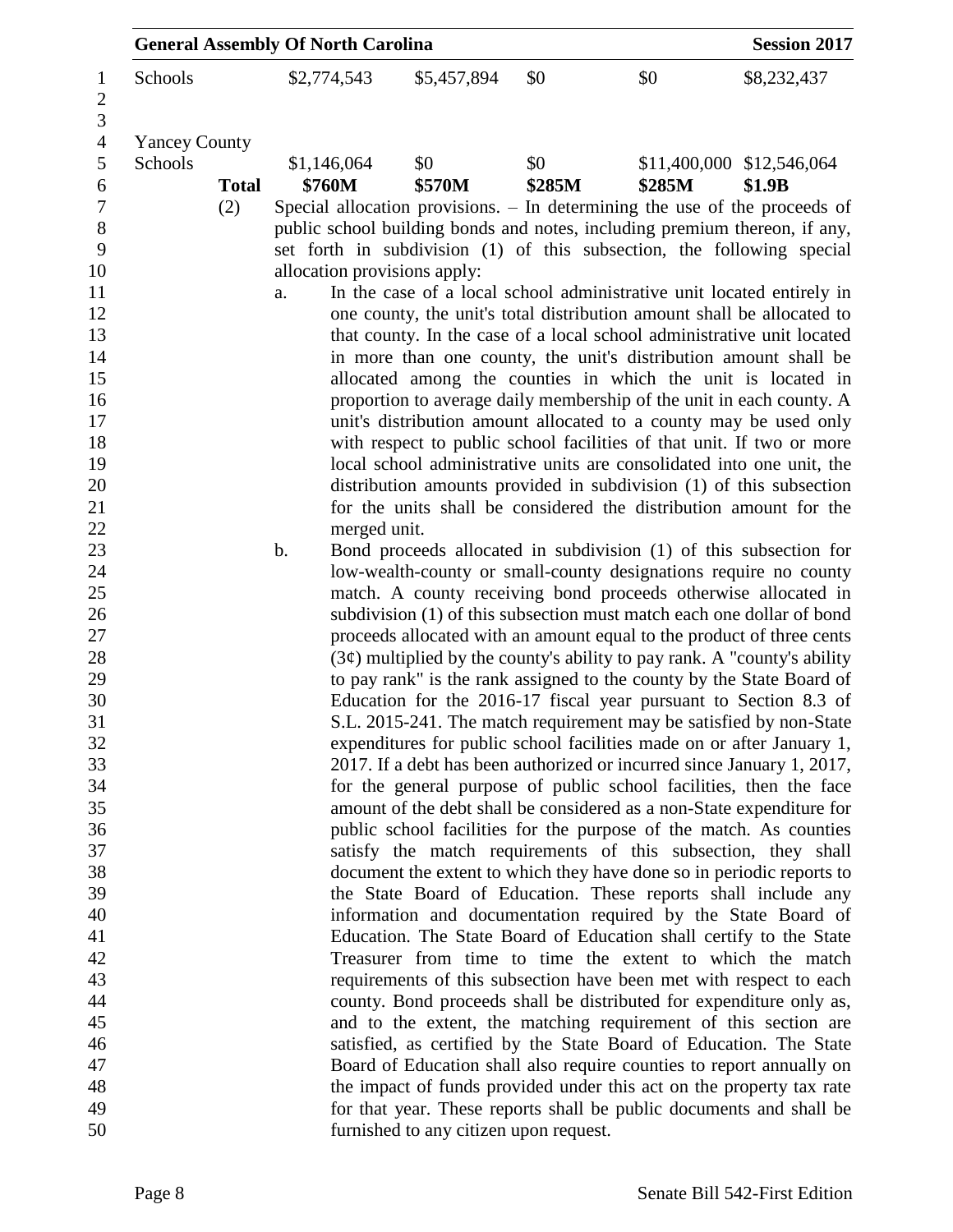|                          | <b>General Assembly Of North Carolina</b>                                                                                                                     | <b>Session 2017</b>                                                                                                                                                                                          |
|--------------------------|---------------------------------------------------------------------------------------------------------------------------------------------------------------|--------------------------------------------------------------------------------------------------------------------------------------------------------------------------------------------------------------|
| 1<br>$\overline{c}$<br>3 | c.                                                                                                                                                            | Unmatched proceeds. – If the State Board of Education determines<br>that a county has not met the matching requirement of this subsection<br>by January 1, 2024, with respect to any bond proceeds allocated |
| $\overline{4}$<br>5      |                                                                                                                                                               | under subdivision (1) of this subsection, the State Board of Education<br>shall certify that fact to the State Treasurer by March 1, 2024.                                                                   |
| 6                        |                                                                                                                                                               | Amounts that are allocated in the ADM Growth Allocation of bond                                                                                                                                              |
| $\overline{7}$           |                                                                                                                                                               | proceeds under subdivision (1) of this subsection and that have not                                                                                                                                          |
| 8                        |                                                                                                                                                               | been certified as matched by the State Board of Education by January                                                                                                                                         |
| 9<br>10                  |                                                                                                                                                               | 1, 2024, shall be reallocated among the counties that have been<br>certified as having met the matching requirement for that allocation.                                                                     |
| 11<br>12                 |                                                                                                                                                               | The reallocation shall be made among the eligible counties in<br>proportion to the amount of ADM Growth Allocations for those                                                                                |
| 13                       |                                                                                                                                                               | counties under subdivision (1) of this subsection. Amounts that are                                                                                                                                          |
| 14                       |                                                                                                                                                               | allocated in the ADM Allocation of bond proceeds under subdivision                                                                                                                                           |
| 15                       |                                                                                                                                                               | (1) of this subdivision and that have not been certified as matched by                                                                                                                                       |
| 16                       |                                                                                                                                                               | the State Board of Education by January 1, 2024, shall be reallocated                                                                                                                                        |
| 17                       |                                                                                                                                                               | among the counties that have been certified as having met the                                                                                                                                                |
| 18                       |                                                                                                                                                               | matching requirement for that allocation. The reallocation shall be                                                                                                                                          |
| 19                       |                                                                                                                                                               | made on the basis of average daily membership of the local school                                                                                                                                            |
| 20                       |                                                                                                                                                               | administrative units within the remaining counties. Bond proceeds                                                                                                                                            |
| 21                       |                                                                                                                                                               | reallocated to a county because of a local school administrative unit's                                                                                                                                      |
| 22                       |                                                                                                                                                               | average daily membership within the county may be used only with                                                                                                                                             |
| 23                       |                                                                                                                                                               | respect to public school capital outlay projects of that unit. Bond                                                                                                                                          |
| 24                       |                                                                                                                                                               | proceeds reallocated to a county under this sub-subdivision must be                                                                                                                                          |
| 25                       | under sub-subdivision b. of this subdivision.                                                                                                                 | matched at the same rate as bond proceeds allocated to the county                                                                                                                                            |
| 26<br>27                 | <b>SECTION 1.(f)</b> Allocation and Tracking of Proceeds. –                                                                                                   |                                                                                                                                                                                                              |
| 28                       | Public improvement bonds. – The proceeds of public school building bonds<br>(1)                                                                               |                                                                                                                                                                                                              |
| 29                       | and notes, including premium thereon, if any, except the proceeds of bonds                                                                                    |                                                                                                                                                                                                              |
| 30                       | the issuance of which has been anticipated by bond anticipation notes or the                                                                                  |                                                                                                                                                                                                              |
| 31                       | proceeds of refunding bonds or notes, shall be placed by the State Treasurer                                                                                  |                                                                                                                                                                                                              |
| 32                       | in a special fund to be designated "Public School Building Bonds Fund,"                                                                                       |                                                                                                                                                                                                              |
| 33                       | which may include such appropriate special accounts therein as may be                                                                                         |                                                                                                                                                                                                              |
| 34                       | determined by the State Treasurer and shall be disbursed as provided in this                                                                                  |                                                                                                                                                                                                              |
| 35                       | section. Monies in the Public School Building Bonds Fund shall be allocated                                                                                   |                                                                                                                                                                                                              |
| 36                       | and expended as provided in this section.                                                                                                                     |                                                                                                                                                                                                              |
| 37                       | Any additional monies that may be received by means of a grant or                                                                                             |                                                                                                                                                                                                              |
| 38                       | grants from the United States of America or any agency or department                                                                                          |                                                                                                                                                                                                              |
| 39                       | thereof or from any other source for deposit to the Public School Building                                                                                    |                                                                                                                                                                                                              |
| 40<br>41                 | Bonds Fund may be placed in the Public School Building Bonds Fund or in a                                                                                     |                                                                                                                                                                                                              |
| 42                       | separate account or fund and shall be disbursed, to the extent permitted by<br>the terms of the grant or grants, without regard to any limitations imposed by |                                                                                                                                                                                                              |
| 43                       | this section.                                                                                                                                                 |                                                                                                                                                                                                              |
| 44                       | Monies in the Public School Building Bonds Fund or any separate                                                                                               |                                                                                                                                                                                                              |
| 45                       | account established under this section may be invested from time to time by                                                                                   |                                                                                                                                                                                                              |
| 46                       | the State Treasurer in the same manner permitted for investment of monies                                                                                     |                                                                                                                                                                                                              |
| 47                       | belonging to the State or held in the State treasury, except with respect to                                                                                  |                                                                                                                                                                                                              |
| 48                       | grant money to the extent otherwise directed by the terms of the grant.                                                                                       |                                                                                                                                                                                                              |
| 49                       | Investment earnings, except investment earnings with respect to grant                                                                                         |                                                                                                                                                                                                              |
| 50                       | monies to the extent otherwise directed or restricted by the terms of the                                                                                     |                                                                                                                                                                                                              |
| 51                       | grant, may be (i) credited to the Public School Building Bonds Fund or (ii)                                                                                   |                                                                                                                                                                                                              |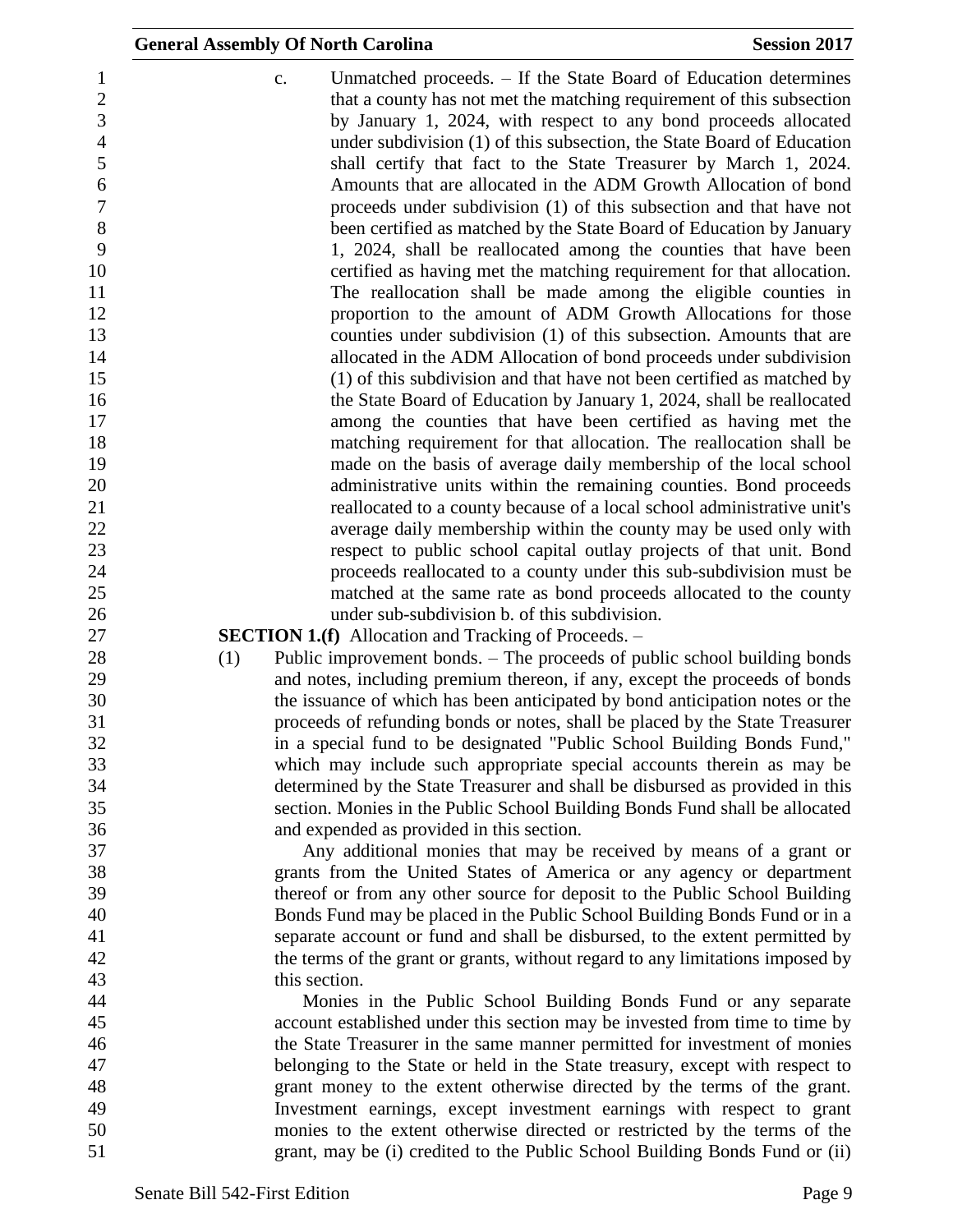|                     | <b>General Assembly Of North Carolina</b>                                                                                                                                                                                  | <b>Session 2017</b> |
|---------------------|----------------------------------------------------------------------------------------------------------------------------------------------------------------------------------------------------------------------------|---------------------|
|                     | used to satisfy compliance with applicable requirements of the federal tax<br>law.                                                                                                                                         |                     |
|                     | The proceeds of public improvement bonds and notes, including<br>premium thereon, if any, may be used with any other monies made available<br>by the General Assembly for funding the projects authorized by this section, |                     |
|                     | including the proceeds of any other State bond issues, whether heretofore<br>made available or that may be made available at the session of the General                                                                    |                     |
|                     | Assembly at which this section is ratified or any subsequent sessions. The<br>proceeds of public school building bonds and notes, including premium                                                                        |                     |
|                     | thereon, if any, shall be expended and disbursed under the direction and                                                                                                                                                   |                     |
|                     | supervision of the Director of the Budget. The funds provided by this section<br>shall be disbursed for the purposes provided in this section upon warrants                                                                |                     |
|                     | drawn on the State Treasurer by the State Controller, which warrants shall                                                                                                                                                 |                     |
|                     | not be drawn until requisition has been approved by the Director of the                                                                                                                                                    |                     |
|                     | Budget and which requisition shall be approved only after full compliance                                                                                                                                                  |                     |
|                     | with the State Budget Act, Chapter 143C of the General Statutes.                                                                                                                                                           |                     |
| (2)                 | Tracking of bond proceeds. – The State Treasurer or the State Treasurer's<br>designee is hereby authorized and directed to set up a comprehensive system                                                                   |                     |
|                     | of tracking the proceeds of the public improvement bonds and notes,                                                                                                                                                        |                     |
|                     | including premium thereon, if any, to the extent necessary to enable the State                                                                                                                                             |                     |
|                     | Treasurer or the State Treasurer's designee to properly account for the use of                                                                                                                                             |                     |
|                     | such proceeds for compliance with applicable requirements of the federal tax                                                                                                                                               |                     |
|                     | law or otherwise. All recipients of such proceeds shall comply with any                                                                                                                                                    |                     |
|                     | tracking system implemented by the State Treasurer or the State Treasurer's                                                                                                                                                |                     |
|                     | designee for this purpose. The State Treasurer may withhold proceeds if the                                                                                                                                                |                     |
| (3)                 | recipient fails to comply with this subdivision.<br>Costs. – Allocations to the costs of a capital improvement or undertaking in                                                                                           |                     |
|                     | each case may include allocations to pay the costs set forth in                                                                                                                                                            |                     |
|                     | sub-subdivisions c. through g. of subdivision (2) of subsection (c) of this                                                                                                                                                |                     |
|                     | section in connection with the issuance of bonds for that capital                                                                                                                                                          |                     |
|                     | improvement or undertaking.                                                                                                                                                                                                |                     |
|                     | <b>SECTION 1.(g)</b> Election. – The question of the issuance of the bonds authorized                                                                                                                                      |                     |
|                     | by this section shall be submitted to the qualified voters of the State at an election to be held in                                                                                                                       |                     |
|                     | November of 2018. Any other primary, election, or referendum validly called or scheduled by<br>law at the time the election on the bond question provided for in this subsection is held may be                            |                     |
|                     | held as called or scheduled. Notice of the election shall be given in the manner and at the times                                                                                                                          |                     |
|                     | required by G.S. 163-33(8). The election and the registration of voters therefor shall be held                                                                                                                             |                     |
|                     | under and in accordance with the general laws of the State. Absentee ballots shall be authorized                                                                                                                           |                     |
| in the election.    |                                                                                                                                                                                                                            |                     |
|                     | The State Board of Elections shall reimburse the counties of the State for all                                                                                                                                             |                     |
|                     | necessary expenses incurred in holding the election that are in addition to those that would have                                                                                                                          |                     |
|                     | otherwise been incurred, the same to be paid out of the Contingency and Emergency Fund or<br>other funds available to the State Board of Elections.                                                                        |                     |
|                     | Ballots, voting systems authorized by Article 14A of Chapter 163 of the General                                                                                                                                            |                     |
|                     | Statutes, or both may be used in accordance with rules prescribed by the State Board of                                                                                                                                    |                     |
|                     | Elections. The bond question to be used in the ballots or voting systems shall be in substantially                                                                                                                         |                     |
| the following form: |                                                                                                                                                                                                                            |                     |
|                     | "[ $\vert$ FOR<br>$[$ $]$ AGAINST                                                                                                                                                                                          |                     |

 The issuance of one billion nine hundred million dollars (\$1,900,000,000) State of North Carolina Public School Building Bonds constituting general obligation bonds of the State secured by a pledge of the faith and credit and taxing power of the State for the purpose of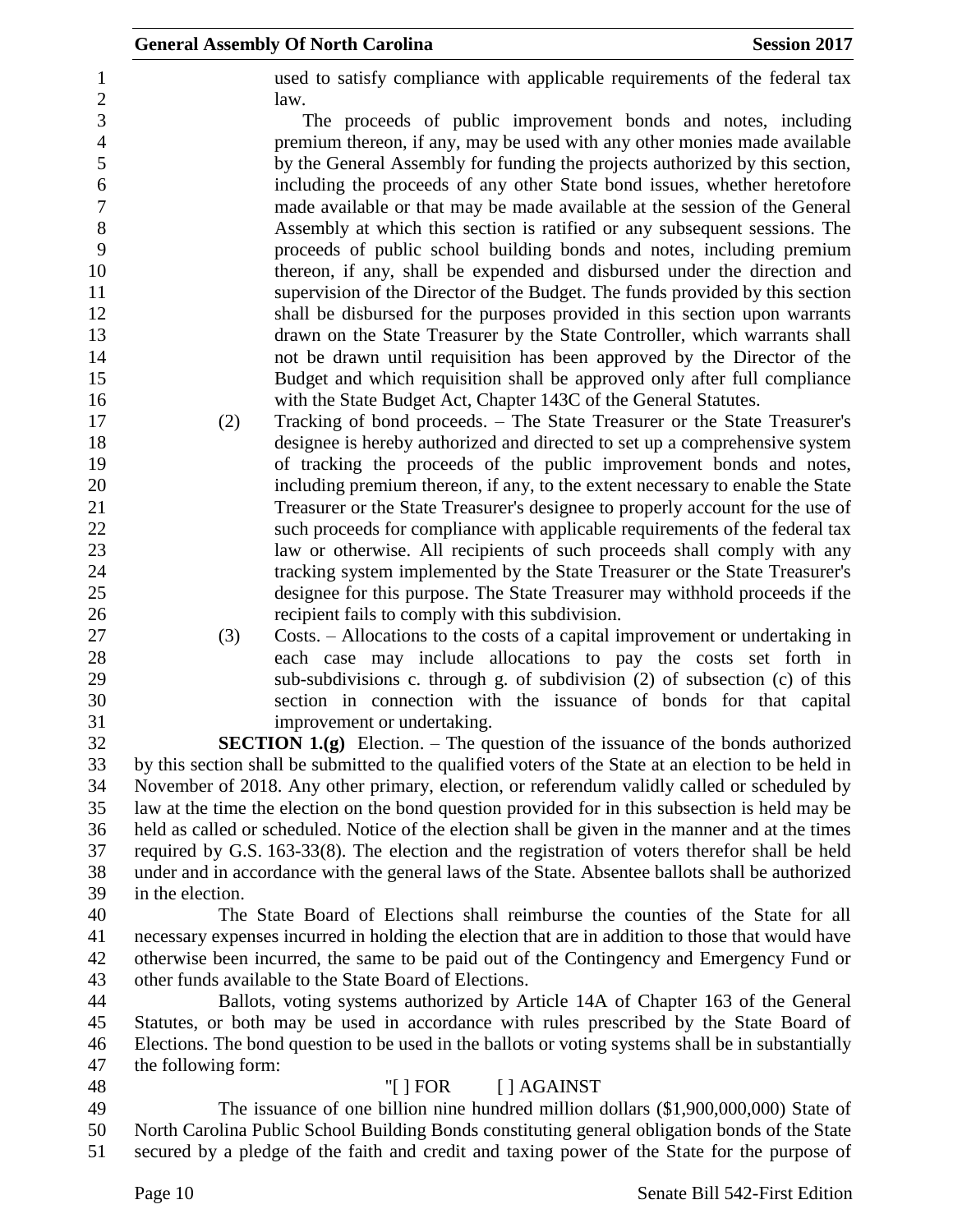providing funds, with any other available funds, for grants to counties for costs of public school building capital improvements." If a majority of those voting on a bond question in the election vote in favor of the issuance of the bonds described in the question, those bonds may be issued as provided in this section. If a majority of those voting on a bond question in the election do not vote in favor of the issuance of the bonds described in the question, those bonds shall not be issued. The results of the election shall be canvassed and declared as provided by law for elections for State officers; the results of the election shall be certified by the State Board of Elections to the Secretary of State in the manner and at the time provided by the general election laws of the State. **SECTION 1.(h)** Issuance of Bonds and Notes. – (1) Terms and conditions. – Bonds or notes may bear such date or dates, may be serial or term bonds or notes, or any combination thereof, may mature in 14 such amounts and at such time or times, not exceeding 40 years from their date or dates, may be payable at such place or places, either within or without the United States of America, in such coin or currency of the United States of America as at the time of payment is legal tender for payment of **public and private debts, may bear interest at such rate or rates, which may**  vary from time to time, and may be made redeemable before maturity, at the option of the State or otherwise as may be provided by the State, at such price or prices, including a price less than the face amount of the bonds or notes, and under such terms and conditions, all as may be determined by the State Treasurer by and with the consent of the Council of State. (2) Signatures; form and denomination; registration. – Bonds or notes may be issued as certificated or uncertificated obligations. If issued as certificated obligations, bonds or notes shall be signed on behalf of the State by the Governor or shall bear the Governor's facsimile signature, shall be signed by the State Treasurer or shall bear the State Treasurer's facsimile signature, and shall bear the Great Seal of the State of North Carolina or a facsimile thereof shall be impressed or imprinted thereon. If bonds or notes bear the facsimile signatures of the Governor and the State Treasurer, the bonds or notes shall also bear a manual signature, which may be that of a bond registrar, trustee, paying agent, or designated assistant of the State Treasurer. Should any officer whose signature or facsimile signature appears on bonds or notes cease to be such officer before the delivery of the bonds or notes, the signature or facsimile signature shall nevertheless have the same validity for all purposes as if the officer had remained in office until delivery, and bonds or notes may bear the facsimile signatures of persons who at the actual time of the execution of the bonds or notes shall be the proper officers to sign any bond or note, although at the date of the bond or note such persons may not have been such officers. The form and denomination of bonds or notes, including the provisions with respect to registration of the bonds or notes and any system for their registration, shall be as the State Treasurer may determine in conformity with this section; provided, however, that nothing in this section shall prohibit the State Treasurer from proceeding, with respect to the issuance and form of the bonds or notes, under the provisions of Chapter 159E of the General Statutes, the Registered Public Obligations Act, as well as under this section. (3) Manner of sale; expenses. – Subject to the consent of the Council of State, the State Treasurer shall determine the manner in which bonds or notes shall be offered for sale, whether at public or private sale, whether within or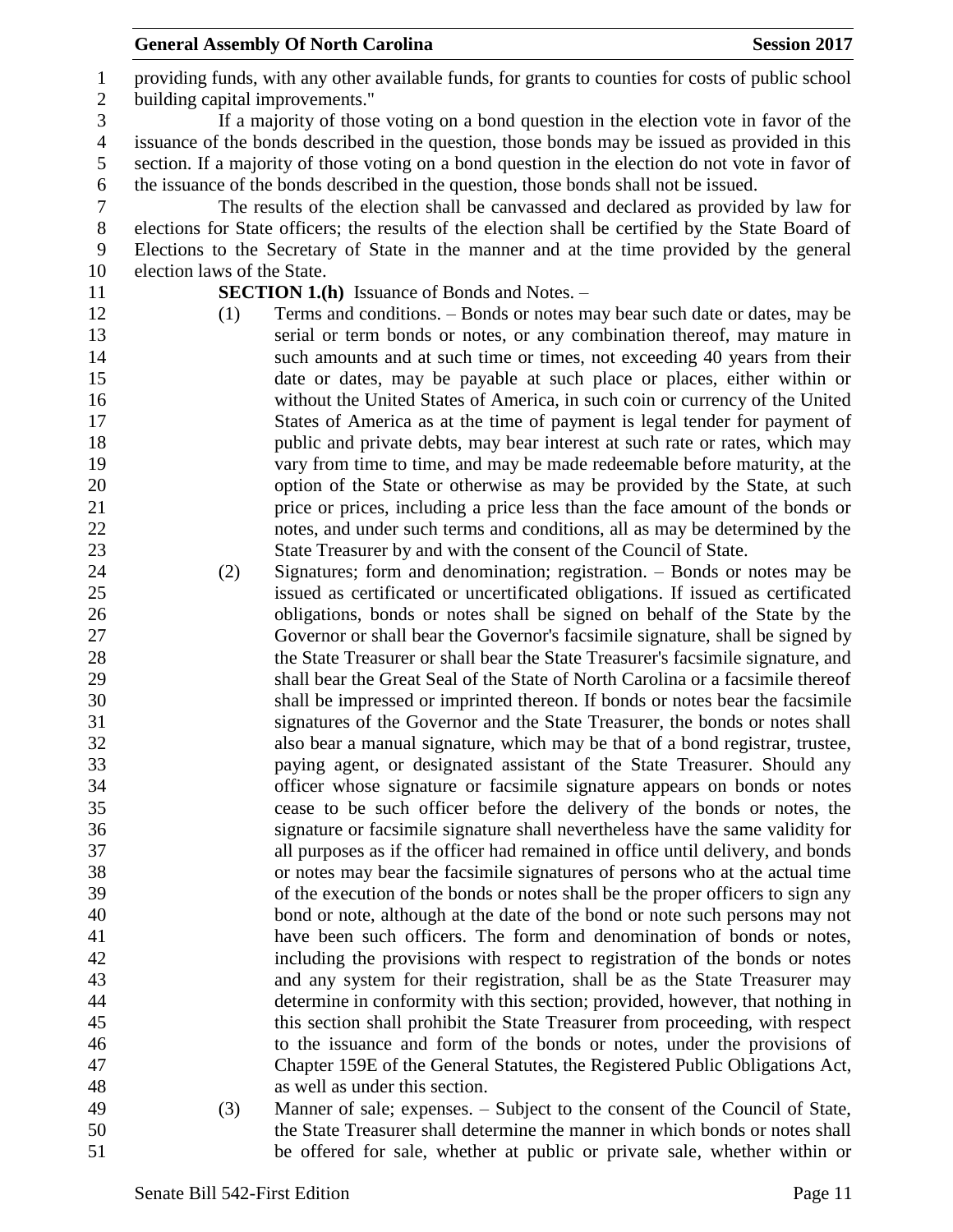|     | <b>General Assembly Of North Carolina</b>                                                                                                                                                                                                                                                                                                                                                                                                                                                                                                                                                                                                                                                                                                       | <b>Session 2017</b> |
|-----|-------------------------------------------------------------------------------------------------------------------------------------------------------------------------------------------------------------------------------------------------------------------------------------------------------------------------------------------------------------------------------------------------------------------------------------------------------------------------------------------------------------------------------------------------------------------------------------------------------------------------------------------------------------------------------------------------------------------------------------------------|---------------------|
|     | without the United States of America, and whether by publishing notices in<br>certain newspapers and financial journals, mailing notices, inviting bids by<br>correspondence, negotiating contracts of purchase, or otherwise, and the<br>State Treasurer is authorized to sell bonds or notes at one time or from time<br>to time at such rate or rates of interest, which may vary from time to time,<br>and at such price or prices, including a price less than the face amount of the<br>bonds or the notes, as the State Treasurer may determine. All expenses<br>incurred in preparation, sale, and issuance of bonds or notes shall be paid by<br>the State Treasurer from the proceeds of bonds or notes or other available<br>monies. |                     |
| (4) | Notes; repayment. -                                                                                                                                                                                                                                                                                                                                                                                                                                                                                                                                                                                                                                                                                                                             |                     |
|     | Subject to the consent of the Council of State, the State Treasurer is<br>a.<br>hereby authorized to borrow money and to execute and issue notes of<br>the State for the same, but only in the following circumstances and<br>under the following conditions:                                                                                                                                                                                                                                                                                                                                                                                                                                                                                   |                     |
|     | For anticipating the sale of bonds to the issuance of which the<br>1.<br>Council of State shall have given consent, if the State<br>Treasurer shall deem it advisable to postpone the issuance of<br>the bonds.                                                                                                                                                                                                                                                                                                                                                                                                                                                                                                                                 |                     |
|     | 2.<br>For the payment of interest on or any installment of principal<br>of any bonds then outstanding, if there shall not be sufficient<br>funds in the State treasury with which to pay the interest or<br>installment of principal as they respectively become due.                                                                                                                                                                                                                                                                                                                                                                                                                                                                           |                     |
|     | 3.<br>For the renewal of any loan evidenced by notes herein<br>authorized.                                                                                                                                                                                                                                                                                                                                                                                                                                                                                                                                                                                                                                                                      |                     |
|     | For the purposes authorized in this section.<br>4.                                                                                                                                                                                                                                                                                                                                                                                                                                                                                                                                                                                                                                                                                              |                     |
|     | 5.<br>For refunding bonds or notes as herein authorized.                                                                                                                                                                                                                                                                                                                                                                                                                                                                                                                                                                                                                                                                                        |                     |
|     | Funds derived from the sale of bonds or notes may be used in the<br>b.                                                                                                                                                                                                                                                                                                                                                                                                                                                                                                                                                                                                                                                                          |                     |
|     | payment of any bond anticipation notes issued under this section.<br>Funds provided by the General Assembly for the payment of interest                                                                                                                                                                                                                                                                                                                                                                                                                                                                                                                                                                                                         |                     |
|     | on or principal of bonds shall be used in paying the interest on or                                                                                                                                                                                                                                                                                                                                                                                                                                                                                                                                                                                                                                                                             |                     |
|     | principal of any notes and any renewals thereof, the proceeds of                                                                                                                                                                                                                                                                                                                                                                                                                                                                                                                                                                                                                                                                                |                     |
|     | which shall have been used in paying interest on or principal of the                                                                                                                                                                                                                                                                                                                                                                                                                                                                                                                                                                                                                                                                            |                     |
|     | bonds.                                                                                                                                                                                                                                                                                                                                                                                                                                                                                                                                                                                                                                                                                                                                          |                     |
| (5) | Refunding bonds and notes. $-$ By and with the consent of the Council of                                                                                                                                                                                                                                                                                                                                                                                                                                                                                                                                                                                                                                                                        |                     |
|     | State, the State Treasurer is authorized to issue and sell refunding bonds and                                                                                                                                                                                                                                                                                                                                                                                                                                                                                                                                                                                                                                                                  |                     |
|     | notes pursuant to the provisions of the State Refunding Bond Act for the                                                                                                                                                                                                                                                                                                                                                                                                                                                                                                                                                                                                                                                                        |                     |
|     | purpose of refunding bonds or notes issued pursuant to this section. The<br>refunding bonds and notes may be combined with any other issues of State                                                                                                                                                                                                                                                                                                                                                                                                                                                                                                                                                                                            |                     |
|     | bonds and notes similarly secured.                                                                                                                                                                                                                                                                                                                                                                                                                                                                                                                                                                                                                                                                                                              |                     |
| (6) | Tax exemption. – Bonds and notes shall be exempt from all State, county,                                                                                                                                                                                                                                                                                                                                                                                                                                                                                                                                                                                                                                                                        |                     |
|     | and municipal taxation or assessment, direct or indirect, general or special,                                                                                                                                                                                                                                                                                                                                                                                                                                                                                                                                                                                                                                                                   |                     |
|     | whether imposed for the purpose of general revenue or otherwise, excluding                                                                                                                                                                                                                                                                                                                                                                                                                                                                                                                                                                                                                                                                      |                     |
|     | inheritance and gift taxes, income taxes on the gain from the transfer of                                                                                                                                                                                                                                                                                                                                                                                                                                                                                                                                                                                                                                                                       |                     |
|     | bonds and notes, and franchise taxes. The interest on bonds and notes shall                                                                                                                                                                                                                                                                                                                                                                                                                                                                                                                                                                                                                                                                     |                     |
|     | not be subject to taxation as to income.                                                                                                                                                                                                                                                                                                                                                                                                                                                                                                                                                                                                                                                                                                        |                     |
| (7) | Investment eligibility. - Bonds and notes are hereby made securities in                                                                                                                                                                                                                                                                                                                                                                                                                                                                                                                                                                                                                                                                         |                     |
|     | which all public officers, agencies, and public bodies of the State and its                                                                                                                                                                                                                                                                                                                                                                                                                                                                                                                                                                                                                                                                     |                     |
|     | political subdivisions; all insurance companies, trust companies, investment<br>companies, banks, savings banks, savings and loan associations, credit                                                                                                                                                                                                                                                                                                                                                                                                                                                                                                                                                                                          |                     |
|     | unions, pension or retirement funds, other financial institutions engaged in                                                                                                                                                                                                                                                                                                                                                                                                                                                                                                                                                                                                                                                                    |                     |
|     |                                                                                                                                                                                                                                                                                                                                                                                                                                                                                                                                                                                                                                                                                                                                                 |                     |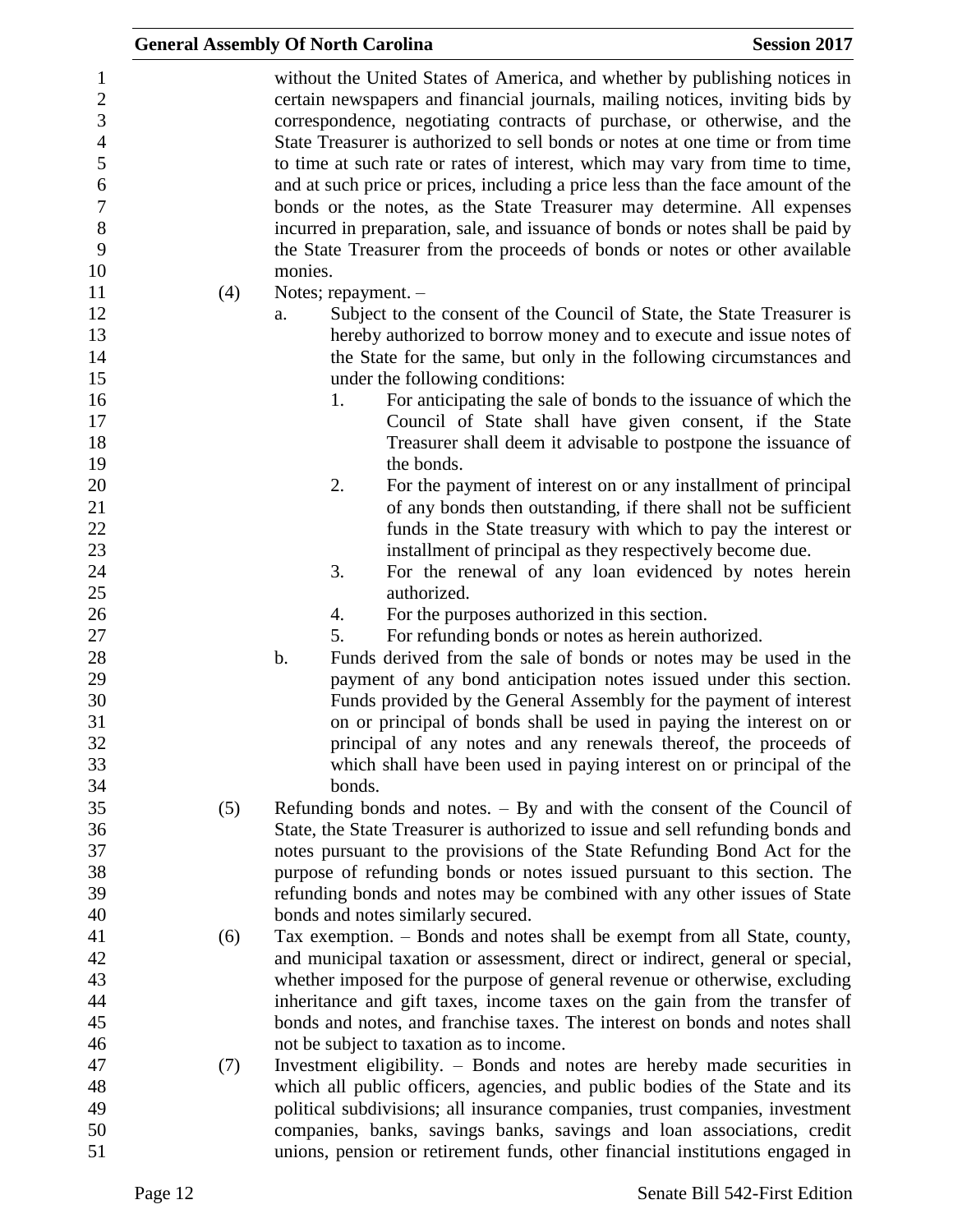|                                                                        |     | <b>General Assembly Of North Carolina</b>                                                                                                                                                                                                                                                                                                                                                                                                                                                                                                                     | <b>Session 2017</b> |
|------------------------------------------------------------------------|-----|---------------------------------------------------------------------------------------------------------------------------------------------------------------------------------------------------------------------------------------------------------------------------------------------------------------------------------------------------------------------------------------------------------------------------------------------------------------------------------------------------------------------------------------------------------------|---------------------|
| 1<br>$\overline{c}$<br>3<br>$\overline{4}$<br>5<br>6<br>$\overline{7}$ |     | business in the State; executors, administrators, trustees, and other<br>fiduciaries may properly and legally invest funds, including capital in their<br>control or belonging to them. Bonds and notes are hereby made securities<br>that may properly and legally be deposited with and received by any officer<br>or agency of the State or political subdivision of the State for any purpose<br>for which the deposit of bonds, notes, or obligations of the State or any<br>political subdivision of the State is now or may hereafter be authorized by |                     |
| $8\,$<br>9<br>10<br>11<br>12<br>13<br>14                               | (8) | law.<br>Faith and credit. – The faith and credit and taxing power of the State are<br>hereby pledged for the payment of the principal of and the interest on bonds<br>and notes. In addition to the State's right to amend any provision of this<br>section to the extent it does not impair any contractual right of a bond owner,<br>the State expressly reserves the right to amend any provision of this section<br>with respect to the making and repayment of loans, the disposition of any                                                             |                     |
| 15<br>16<br>17<br>18                                                   |     | repayments of loans, and any intercept provisions relating to the failure of a<br>local government unit to repay a loan, the bonds not being secured in any<br>respect by loans, any repayments thereof, or any intercept provisions with<br>respect thereto.                                                                                                                                                                                                                                                                                                 |                     |
| 19                                                                     |     | <b>SECTION 1.(i)</b> Variable Interest Rates. – In fixing the details of bonds and notes,                                                                                                                                                                                                                                                                                                                                                                                                                                                                     |                     |
| 20                                                                     |     | the State Treasurer may provide that any of the bonds or notes may:                                                                                                                                                                                                                                                                                                                                                                                                                                                                                           |                     |
| 21<br>22<br>23<br>24<br>25                                             | (1) | Be made payable from time to time on demand or tender for purchase by the<br>owner thereof, provided a credit facility agreement supports the bonds or<br>notes, unless the State Treasurer specifically determines that a credit facility<br>agreement is not required, upon a finding and determination by the State<br>Treasurer that the absence of a credit facility agreement will not materially                                                                                                                                                       |                     |
| 26<br>27                                                               |     | or adversely affect the financial position of the State and the marketing of<br>the bonds or notes at a reasonable interest cost to the State;                                                                                                                                                                                                                                                                                                                                                                                                                |                     |
| 28                                                                     | (2) | Be additionally supported by a credit facility agreement;                                                                                                                                                                                                                                                                                                                                                                                                                                                                                                     |                     |
| 29<br>30                                                               | (3) | Be made subject to redemption or a mandatory tender for purchase prior to<br>maturity;                                                                                                                                                                                                                                                                                                                                                                                                                                                                        |                     |
| 31<br>32<br>33<br>34                                                   | (4) | Bear interest at a rate or rates that may vary for such period or periods of<br>time, all as may be provided in the proceedings providing for the issuance of<br>the bonds or notes, including, without limitation, such variations as may be<br>permitted pursuant to a par formula; and                                                                                                                                                                                                                                                                     |                     |
| 35<br>36<br>37                                                         | (5) | Be made the subject of a remarketing agreement whereby an attempt is made<br>to remarket bonds or notes to new purchasers prior to their presentment for<br>payment to the provider of the credit facility agreement or to the State.                                                                                                                                                                                                                                                                                                                         |                     |
| 38                                                                     |     | If the aggregate principal amount repayable by the State under a credit facility                                                                                                                                                                                                                                                                                                                                                                                                                                                                              |                     |
| 39                                                                     |     | agreement is in excess of the aggregate principal amount of bonds or notes secured by the                                                                                                                                                                                                                                                                                                                                                                                                                                                                     |                     |
| 40                                                                     |     | credit facility agreement, whether as a result of the inclusion in the credit facility agreement of                                                                                                                                                                                                                                                                                                                                                                                                                                                           |                     |
| 41                                                                     |     | a provision for the payment of interest for a limited period of time or the payment of a                                                                                                                                                                                                                                                                                                                                                                                                                                                                      |                     |
| 42<br>43                                                               |     | redemption premium or for any other reason, then the amount of authorized but unissued bonds<br>or notes during the term of such credit facility agreement shall not be less than the amount of                                                                                                                                                                                                                                                                                                                                                               |                     |
| 44                                                                     |     | such excess, unless the payment of such excess is otherwise provided for by agreement of the                                                                                                                                                                                                                                                                                                                                                                                                                                                                  |                     |
| 45                                                                     |     | State executed by the State Treasurer.                                                                                                                                                                                                                                                                                                                                                                                                                                                                                                                        |                     |
| 46                                                                     |     | <b>SECTION 1.(j)</b> Interpretation of Section. $-$                                                                                                                                                                                                                                                                                                                                                                                                                                                                                                           |                     |
| 47                                                                     | (1) | Additional method. - The foregoing subsections of this section shall be                                                                                                                                                                                                                                                                                                                                                                                                                                                                                       |                     |
| 48                                                                     |     | deemed to provide an additional and alternative method for the doing of the                                                                                                                                                                                                                                                                                                                                                                                                                                                                                   |                     |
| 49                                                                     |     | things authorized thereby and shall be regarded as supplemental and                                                                                                                                                                                                                                                                                                                                                                                                                                                                                           |                     |
| 50<br>51                                                               |     | additional to powers conferred by other laws and shall not be regarded as in<br>derogation of any powers now existing.                                                                                                                                                                                                                                                                                                                                                                                                                                        |                     |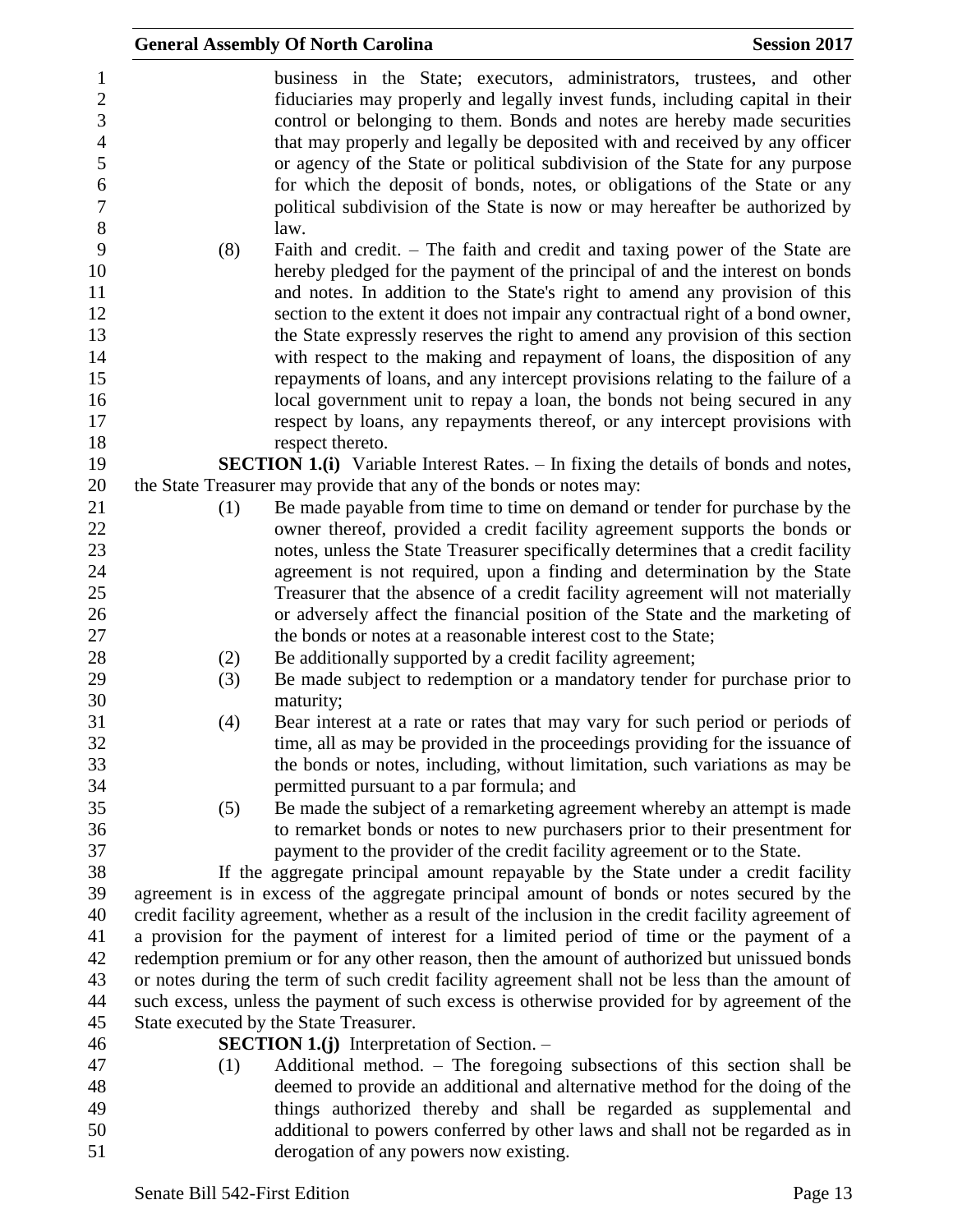| <b>Session 2017</b><br><b>General Assembly Of North Carolina</b> |                                                                                                |                                                                                                                                                                                                                                      |
|------------------------------------------------------------------|------------------------------------------------------------------------------------------------|--------------------------------------------------------------------------------------------------------------------------------------------------------------------------------------------------------------------------------------|
| $\mathbf{1}$<br>$\sqrt{2}$<br>3                                  | (2)                                                                                            | Statutory references. – References in this section to specific sections or<br>Chapters of the General Statutes or to specific acts are intended to be<br>references to these sections, Chapters, or acts as they may be amended from |
| $\overline{4}$                                                   |                                                                                                | time to time by the General Assembly.                                                                                                                                                                                                |
| 5<br>6                                                           | (3)                                                                                            | Broad construction. - The General Assembly specifically has chosen to<br>combine what otherwise might be considered differing projects to be                                                                                         |
| $\boldsymbol{7}$                                                 |                                                                                                | financed into one bond bill and bond question because the General                                                                                                                                                                    |
| 8                                                                |                                                                                                | Assembly finds that such differing projects, when taken together, constitute                                                                                                                                                         |
| 9                                                                |                                                                                                | an interrelated, united, and single plan for the State's infrastructure as stated                                                                                                                                                    |
| 10                                                               |                                                                                                | aforesaid. Accordingly, this section, being necessary for the health, welfare,                                                                                                                                                       |
| 11                                                               |                                                                                                | and advancement of the people of the State, shall be broadly construed to                                                                                                                                                            |
| 12                                                               |                                                                                                | affect the purposes thereof.                                                                                                                                                                                                         |
| 13                                                               | (4)                                                                                            | Inconsistent provisions. - Insofar as the provisions of this section are                                                                                                                                                             |
| 14                                                               |                                                                                                | inconsistent with the provisions of any general laws, or parts thereof, the                                                                                                                                                          |
| 15                                                               |                                                                                                | provisions of this section shall be controlling.                                                                                                                                                                                     |
| 16<br>17                                                         | (5)                                                                                            | Severability. – If any provision of this section or the application thereof to<br>any person or circumstance is held invalid, such invalidity shall not affect                                                                       |
| 18                                                               |                                                                                                | other provisions or applications of the section that can be given effect                                                                                                                                                             |
| 19                                                               |                                                                                                | without the invalid provision or application, and to this end, the provisions                                                                                                                                                        |
| 20                                                               |                                                                                                | of this section are declared to be severable.                                                                                                                                                                                        |
| 21                                                               | <b>SECTION 1.(k)</b> Other Agreements. – The State Treasurer may authorize, execute,           |                                                                                                                                                                                                                                      |
| 22                                                               | obtain, or otherwise provide for bond issuance, investment contracts, credit and liquidity     |                                                                                                                                                                                                                                      |
| 23                                                               | facilities, interest-rate swap agreements and other derivative products, and any other related |                                                                                                                                                                                                                                      |
| 24                                                               | instruments and matters the State Treasurer determines to be desirable in connection with the  |                                                                                                                                                                                                                                      |
| 25                                                               | issuance of bonds and notes.                                                                   |                                                                                                                                                                                                                                      |
| 26                                                               | <b>SECTION 2.</b> The State Board of Education, upon receiving the proceeds of public          |                                                                                                                                                                                                                                      |
| 27                                                               | improvement bonds and notes, including premium thereon, if any, issued pursuant to and for     |                                                                                                                                                                                                                                      |

 improvement bonds and notes, including premium thereon, if any, issued pursuant to and for projects listed in Section 1 of this act, shall administer, supervise, and ensure that use of the proceeds comport with the purposes provided in this act. Each school administrative unit shall submit to the State Board of Education its plans for the expenditure of proceeds allocated under this act. After the State Board of Education determines that a school administrative unit's planned expenditure of part or all of the proceeds allocated to it is within the purposes provided in this act, the State Board of Education shall make the proceeds to which the plans apply available to the school administrative unit. Each local school administrative unit receiving the proceeds of public improvement bonds and notes, including premium thereon, if any, issued pursuant to and for projects listed in Section 1 of this act shall report by January 1, 2019, and quarterly thereafter, to the Department of Public Instruction on the projects funded from public improvement general obligation bonds authorized by Section 1 of this act, and the Department of Public Instruction shall combine the reports and submit them to the Joint Legislative Capital Oversight Committee, the House of Representatives Appropriations Committee, and the Senate Committee on Appropriations/Base Budget. Each report shall include the total project costs, the amount to be funded from the bonds, the expenditures to date from the bonds and other sources, and the percentage of each project completed.

 **SECTION 3.(a)** Projects funded in whole or in part with the proceeds of public improvement bonds and notes, including premium thereon, if any, issued pursuant to Section 1 of this act, and that portion of funds estimated to be needed for escalation of costs shall remain with the Office of State Budget and Management and shall be disbursed only for the following purposes:

- 
- (1) To address unforeseen contingencies related to the specific project for which the funds were made available.
- (2) To address inflation costs related to that specific project.